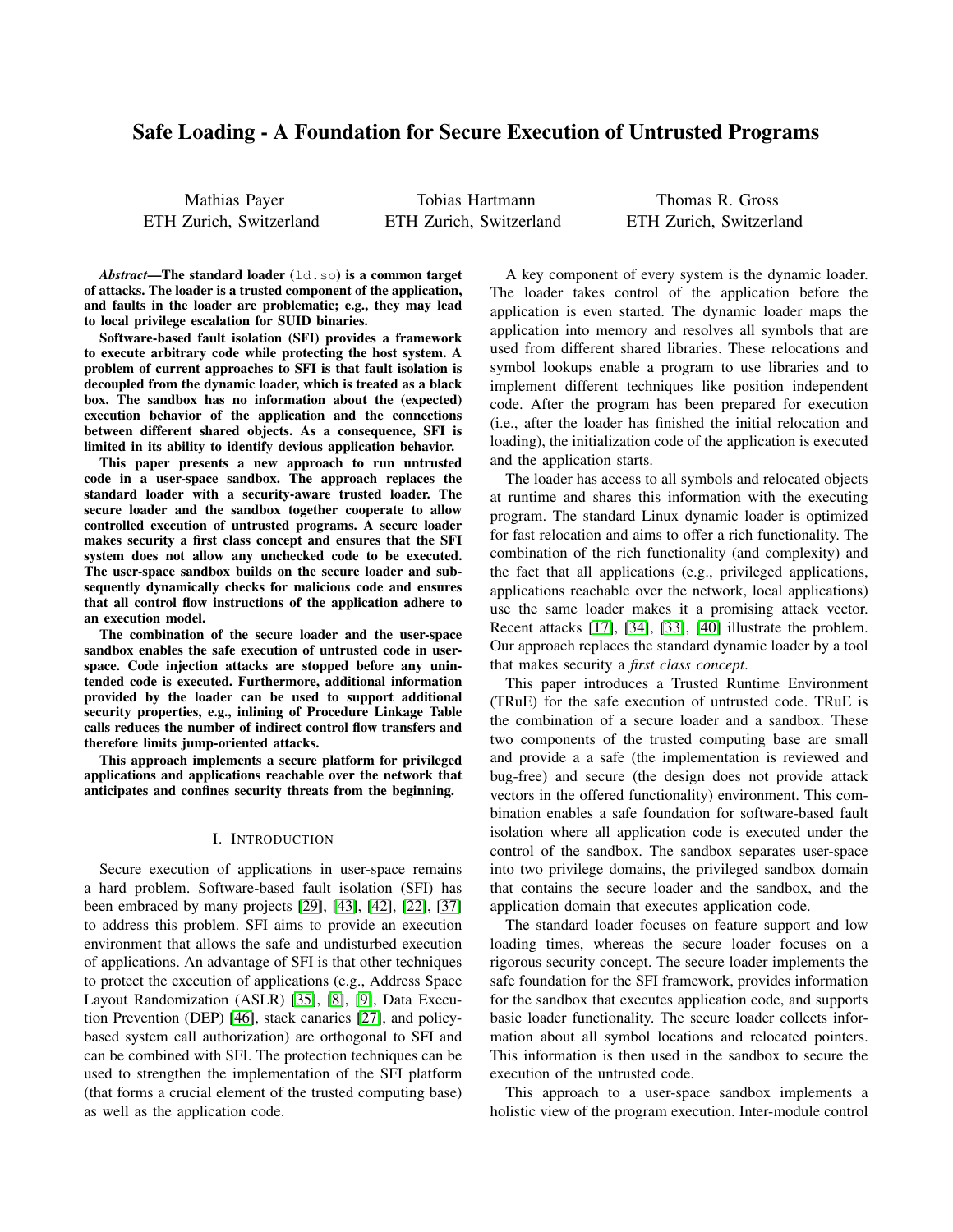flow transfers are no longer implemented as jump tables but the loader forwards the information about the target location into the sandbox. The sandbox directly encodes the correct target location at the source control transfer instruction. This dynamic setup removes the additional indirections needed to cross module boundaries while still enabling dynamic loading of shared objects. The presentation in this paper focuses on a Unix-like context, but the ideas apply to other contexts as well.

We position TRuE as a replacement of the standard execution model for applications that run with a higher privilege level than the user that accesses the application. Two examples of such applications are (i) privileged "SUID" applications and (ii) applications that are connected to the network. A third possible use-case for TRuE is the execution of potentially malicious code in combination with specific system call policies. The interactions between the malicious binary (e.g., the program, a library, or a module) and the regular system libraries is controlled and checked using dynamic security guards.

The contributions of this paper are as follows:

- 1) the design of TRuE, a Trusted Runtime Environment for the creation of secured processes. TRuE builds on two principles, (i) a security-aware secure loader, and (ii) a sandbox that enforces the security policy of the execution model.
- 2) a report on a prototype implementation of TRuE. The prototype implementation demonstrates that the integration of the secure loader into an existing userspace sandbox is practical.

The rest of the paper is organized as follows. [Section II](#page-1-0) defines the attack model and the execution model. [Sec](#page-2-0)[tion III](#page-2-0) presents background information about the dynamic loading and sandboxing. [Section IV](#page-3-0) describes problems of the standard approach. [Section V](#page-4-0) defines the design and concepts of safe loading and secure execution in a trusted runtime environment. [Section VI](#page-6-0) highlights the implementation of TRuE. [Section VII](#page-10-0) presents the evaluation of the prototype implementation and discusses possible limitations. [Section VIII](#page-12-0) presents related work and [Section IX](#page-13-2) concludes.

## II. ATTACK MODEL AND EXECUTION MODEL

<span id="page-1-0"></span>The Trusted Runtime Environment (TRuE) places the loader in the trusted computing base and runs all application code in a sandbox. The loader informs the sandbox about valid code regions of the application. The sandbox weaves additional checks (security guards) into translated application code. The sandbox does not implement full memory tracing to limit the overhead of SFI. The translated application code can read any readable memory location and can write any writable memory location without any additional penalties.

The attack model defines the constraints for an attack, the properties of a successful attack, and limitations of the trusted runtime environment. The execution model explains which applications can be protected and describes changes to the original memory layout of the application. The flow of execution in an application can be seen as a graph where control flow transfers are the edges and the nodes are individual basic blocks. The execution model describes how a sandbox transforms this graph at runtime to protect the execution flow and to ensure that no alternate "unwanted" locations are reached.

## *A. Attack model*

A potential attacker tries to escalate the available privileges by executing injected or constructed code. A local attacker escalates the available privileges to a higher privileged account, e.g., by triggering an exploit in a "SUID" application to gain super-user access. A remote attacker without shell access, e.g., using a web service, gains userlevel access by escalating the available privileges to a local user account, e.g., www-data.

The security guards of the sandbox protect the application from all code injection attacks. Code can be injected (as data) through, e.g., a buffer overflow, but the sandbox never executes the injected code. The sandbox either detects an illegal region that contains code when a "control flow instruction"[1](#page-1-1) attempts to transfer control to a data region or the kernel generates a protection fault if the application tries to write a code region. A shadow stack [\[23\]](#page-14-12), [\[38\]](#page-14-13) in the sandbox domain ensures that return-oriented programming [\[44\]](#page-14-14) attacks are not possible. The different privilege level of the sandbox domain naturally protects the shadow stack. The sandbox dynamically removes indirect control flow transfers whenever possible to reduce the opportunities for jump-oriented programming [\[10\]](#page-13-3). The sandbox uses perapplication system call policies to protect from remaining attack vectors. Data-based attacks and jump-oriented programming are stopped whenever an illegal system call is executed. Attacks against the sandbox are limited by protecting internal data. All data structures of the sandbox domain (including the secure loader) are write-protected during the execution of translated code.

The sandbox kills the application if an attack is detected. Denial of service attacks (e.g., an attacker can repeatedly kill an application by trying to exploit a vulnerability) are outside of the scope of the attack model. Several mitigation techniques exist to restart failed services but they are not the topic of this paper.

#### *B. Execution model*

A binary-only application is executed under the control of the dynamic sandbox. The binary itself is untrusted but not malicious (i.e., the binary can contain implementation

<span id="page-1-1"></span><sup>&</sup>lt;sup>1</sup>Any instruction that changes the control flow of the program, e.g., jump instructions, indirect jump instructions, call instructions, indirect call instructions, or return instructions.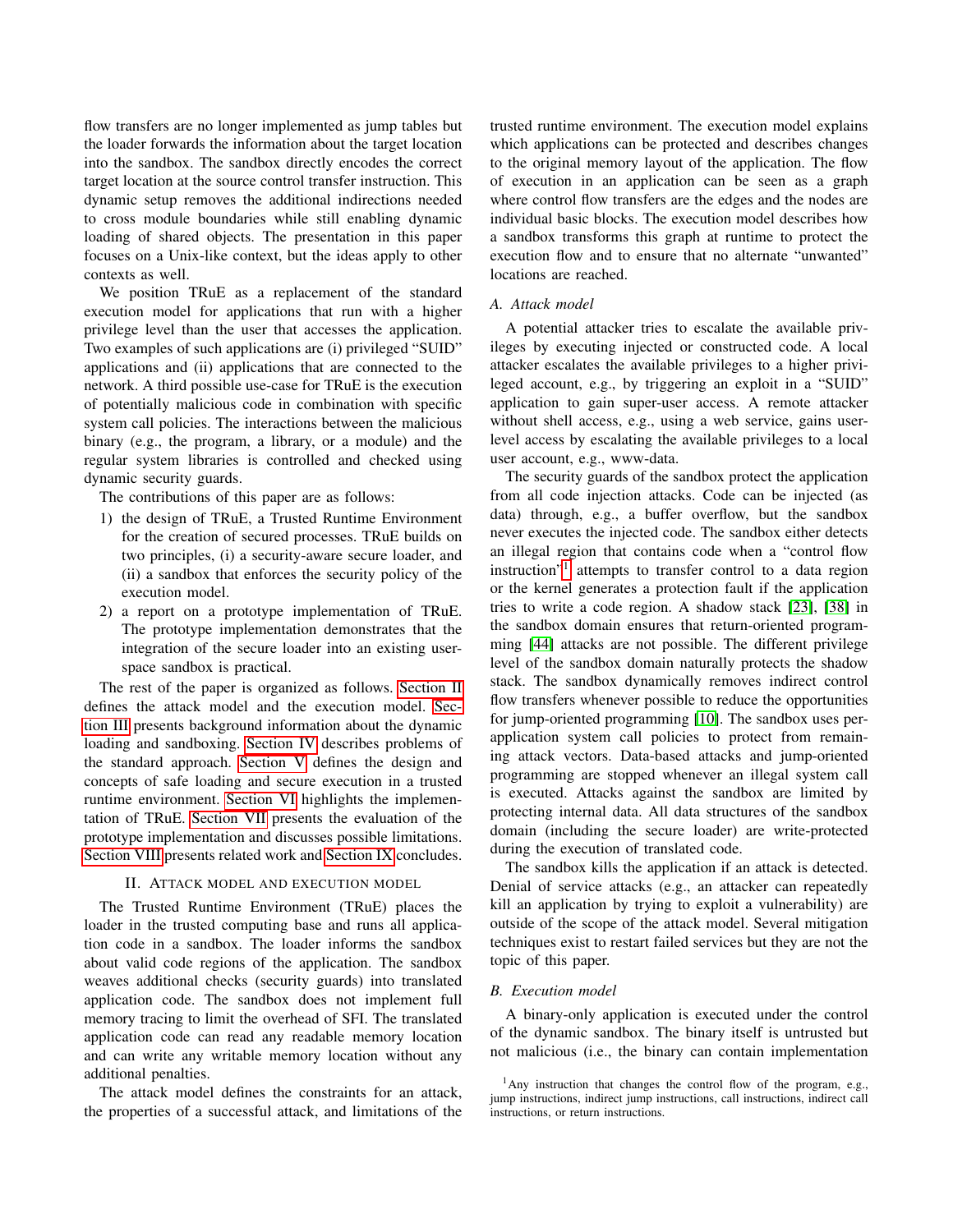bugs but the binary is not controlled by the attacker). No static modifications or static analysis are needed to execute an application in the sandbox. The sandbox implements an additional protection domain in user-space, splitting the userspace into an application domain and a sandbox domain.

TRuE creates a secure process in three steps: (i) TRuE initializes the secure loader and the sandbox during startup, (ii) the secure loader then loads the application in the sandbox and resolves all dependencies to external libraries, and (iii) the sandbox starts the main application thread in the application domain. The secure loader is a part of the sandbox domain. Accesses of the application into the loader are intercepted and redirected to the protected domain.

The sandbox dynamically translates all application code before it is executed. Original code regions in the application are mapped as read-only. The targets of static control flow instructions (direct jumps, direct calls, and conditional jumps) are verified during the translation. Dynamic control flow instructions incur a runtime check that verifies for each execution that the target is valid.

Self-modifying code in the application is not supported<sup>[2](#page-2-1)</sup>, i.e., the application is not allowed to generate new code at runtime. Code can only be added to the runtime image of an application through the secure loader API.

#### III. BACKGROUND INFORMATION

<span id="page-2-0"></span>The startup process of an application is as follows: the loader opens the application, analyzes the dependences, loads and initializes the required libraries, and passes control to the application.

TRuE changes this approach. The secure loader first initializes the secure sandbox. The secure loader then opens and analyzes the application and all needed libraries. All application and library code is executed under the control of the sandbox, no unchecked code is executed directly.

A sandbox controls the executed application code. The sandbox combines software-based fault isolation (SFI) concepts and policy-based system call authorization to ensure that neither the application nor any exploits can escape the sandbox.

# *A. Dynamic loading*

Linux uses the Executable and Linkable Format [\[41\]](#page-14-15), [\[19\]](#page-14-16) (ELF) to describe the on-disk layout of Dynamically Shared Objects (DSO) and executables. The ELF format defines two views for applications and libraries. The first view contains essential information for the loader about the different segments (areas with same page permissions) in the object. The second view contains the section header table with more fine-grained information like symbol tables.

Libraries contain one or two symbol tables: .dynsym, a dynamic symbol table that contains information (size, type, permissions, and others) about all exported symbols; and .symtab an optional table that contains information about all symbols in the library. The optional table is available by default and removed if the object is *stripped*.

Libraries are mapped to dynamic (non-constant) addresses in memory, the compiled code must therefore be position independent. Position independent code relies on the Global Offset Table (GOT), which contains information about imported and exported symbols for each DSO. This information is used to access symbols in other DSOs with non-constant addresses. The Procedure Linkage Table (PLT) is used to transfer control to symbols in other DSOs, entries in the PLT correspond to an indirect jump through a GOT slot, see [Figure 1](#page-2-2) for an example.



<span id="page-2-2"></span>Figure 1. Example of PLT-based position independent code. The function in the code section transfers control to the PLT slot (1), the code in the PLT slot executes a lookup in the GOT section (2), and transfers control to the other shared object (3).

Function references in the GOT are initialized with a pointer to the dynamic loader. The first execution resolves the actual symbol and stores the resolved pointer in the GOT slot. Later calls to the same function result in a direct transfer to the resolved symbol. This feature allows lazy binding.

### *B. Sandboxing applications*

Sandboxing or SFI is a technique that enforces a security policy on executed code. The security policy includes guards and restrictions on memory accesses, restrictions on control flow transfers, and restrictions on instructions and combinations of instructions that can be executed. Many dynamic SFI tools use binary translation to check the executed code.

<span id="page-2-1"></span><sup>&</sup>lt;sup>2</sup>A sandbox that supports self-modifying code must move the modification engine (i.e., the JIT compiler) into the trusted sandbox domain to ensure that the generated code conforms to the execution model. This approach increases complexity but guarantees that only the trusted modification engine can generate dynamic code for the application.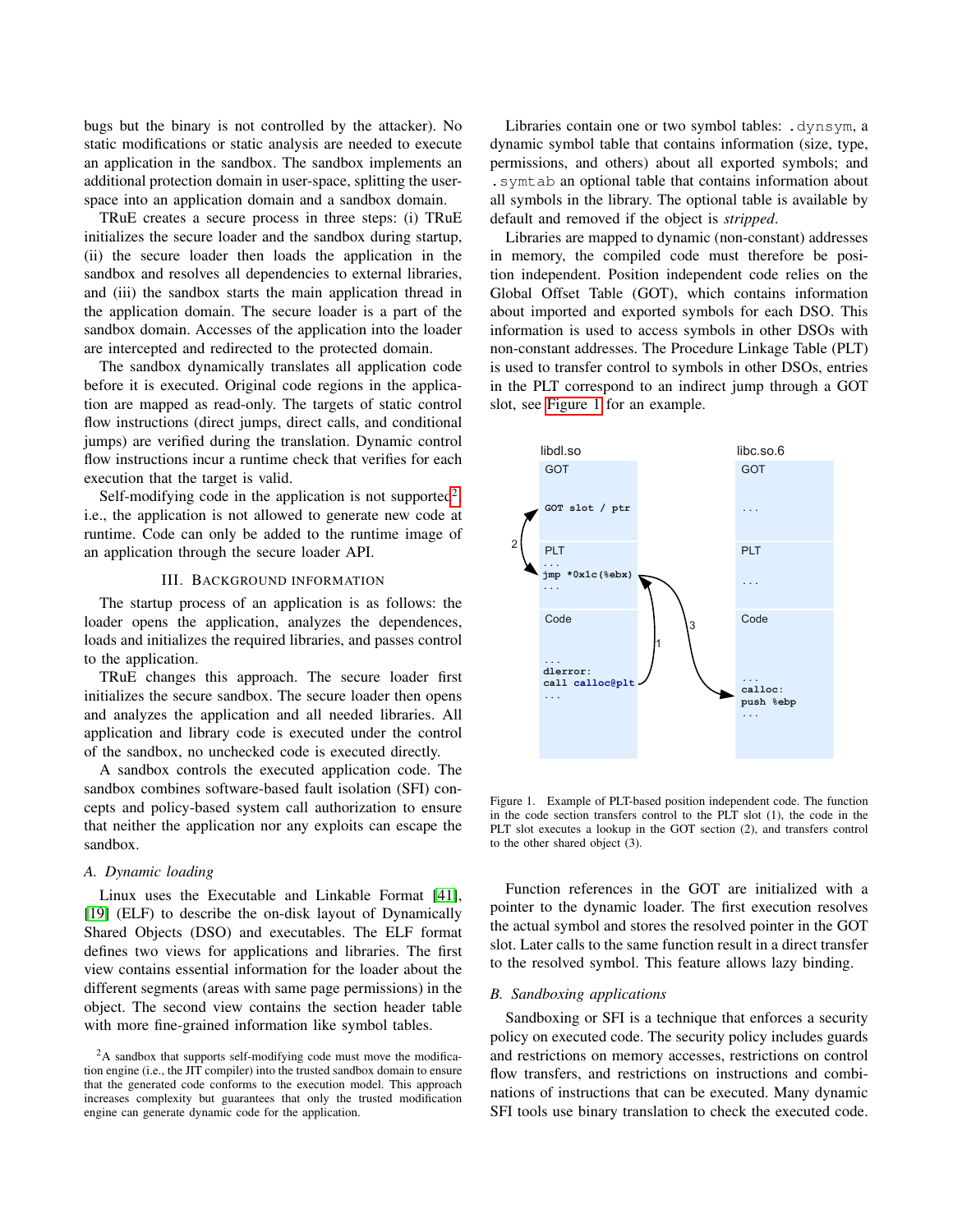SFI translates and encapsulates all executed instructions of the application.

Dynamic binary translation, the technique used to implement SFI, translates all executed code on-the-fly. Translated code is placed in a code cache to lower translation costs. The user-space dynamic binary translator (BT) takes control and implements a second privilege domain in user-space. Translated application code is executed with lower privileges than the BT. The BT ensures (during the translation) that the translated application code has no access to the data structures and to the code of the binary translator.

[Figure 2](#page-3-1) shows the design of a dynamic BT as presented in [\[37\]](#page-14-4). Each basic block is translated before execution and placed in the code cache. A mapping table maps basic blocks from the original program to translated basic blocks. Outgoing edges in translated basic blocks point to other translated basic blocks or back to the translator if the basic block is not translated. Untranslated basic blocks are translated on demand. Most instructions are copied verbatim for regular binary translation, all instructions that change control flow need special treatment.

The translator emits extra code that handles direct control flow transfers (e.g., jump instructions, conditional jump instructions, call instructions, interrupts, and system calls). Jump instructions and conditional jump instructions are redirected to the translated basic blocks in the code cache, interrupts and system calls are replaced with a code sequence that traps into the privileged domain of the BT. Indirect control flow transfers (e.g., indirect jumps, indirect calls, or function returns) are replaced with code sequences that execute a lookup in the mapping table and an indirect control flow transfer to the translated basic block. The special treatment of indirect control flow transfers is needed to keep up the illusion that the application is running in its native environment. No pointers and return addresses are changed by the BT, therefore the BT must trap the indirect control flow transfers to keep control of the program.



<span id="page-3-1"></span>Figure 2. Overview of a dynamic binary translator.

BT enables the checking of machine code instructions before they are executed. SFI extends BT, the translation process (often using a code cache for already translated code) weaves additional guards (e.g., unexecutable stack, shadow stack, and write-protected executable code) into the translated code that ensure that the targets of control flow instructions cannot be changed by code based exploits.

System calls are requested using specific instructions and the sandbox is in the unique position to replace these instructions with special sandbox code. The sandbox checks individual system calls and verifies system call numbers, parameters, and locations according to a given system call policy. This concept is known as policy-based system call authorization.

# IV. PROBLEMS OF THE STANDARD LOADER

<span id="page-3-0"></span>The standard loader has several problems if it is used in a security-relevant context. Bugs in the standard loader lead to direct privilege escalation. If the application and the sandbox share the same loader then the sandbox can be attacked through the loader. All dynamically loadable applications rely on features of the loader to dynamically resolve references or to load additional modules. If the loader is translated alongside the application then the application must have the privileges to map code as executable which pose a security risk.

#### <span id="page-3-3"></span>*A. Exploiting the standard loader*

The standard execution model uses the same loader for all applications, no matter if they are regular user applications, privileged applications, or remotely accessible applications.

The standard loader supports a wide range of dynamic functionality (e.g., debugging, dynamic library replacement, and tracing of method calls) and a huge feature-set (e.g., many different relocation types). Large parts of the functionality are not needed or even harmful for privileged programs. Extra checks ensure that it is not possible to (i) preload alternate libraries or to (ii) replace the standard search path for libraries if an application uses the SUID flag.

Missing or faulty checks for privileged applications or other bugs in the standard loader [\[17\]](#page-14-8), [\[34\]](#page-14-9), [\[33\]](#page-14-10), [\[40\]](#page-14-11) can therefore be exploited to escalate privileges for SUID applications.

These problems can be mitigated or reduced if the functionality and feature-set of the loader is restricted to the bare minimum of necessary features to execute current applications.

#### <span id="page-3-4"></span>*B. The late interception problem*

Many dynamic interception tools ([\[43\]](#page-14-1), [\[45\]](#page-14-17), [\[29\]](#page-14-0), [\[11\]](#page-13-4) use  $LD$ <sub>PRELOAD</sub><sup>[3](#page-3-2)</sup> to gain control of the application. The application, the standard loader, and the binary translator (BT) share the same memory space. The data structures

<span id="page-3-2"></span><sup>3</sup>LD\_PRELOAD is an option for the dynamic loader that injects an additional library into the process space of the application; this option executes the initialization code of the injected library prior to the initialization of the application.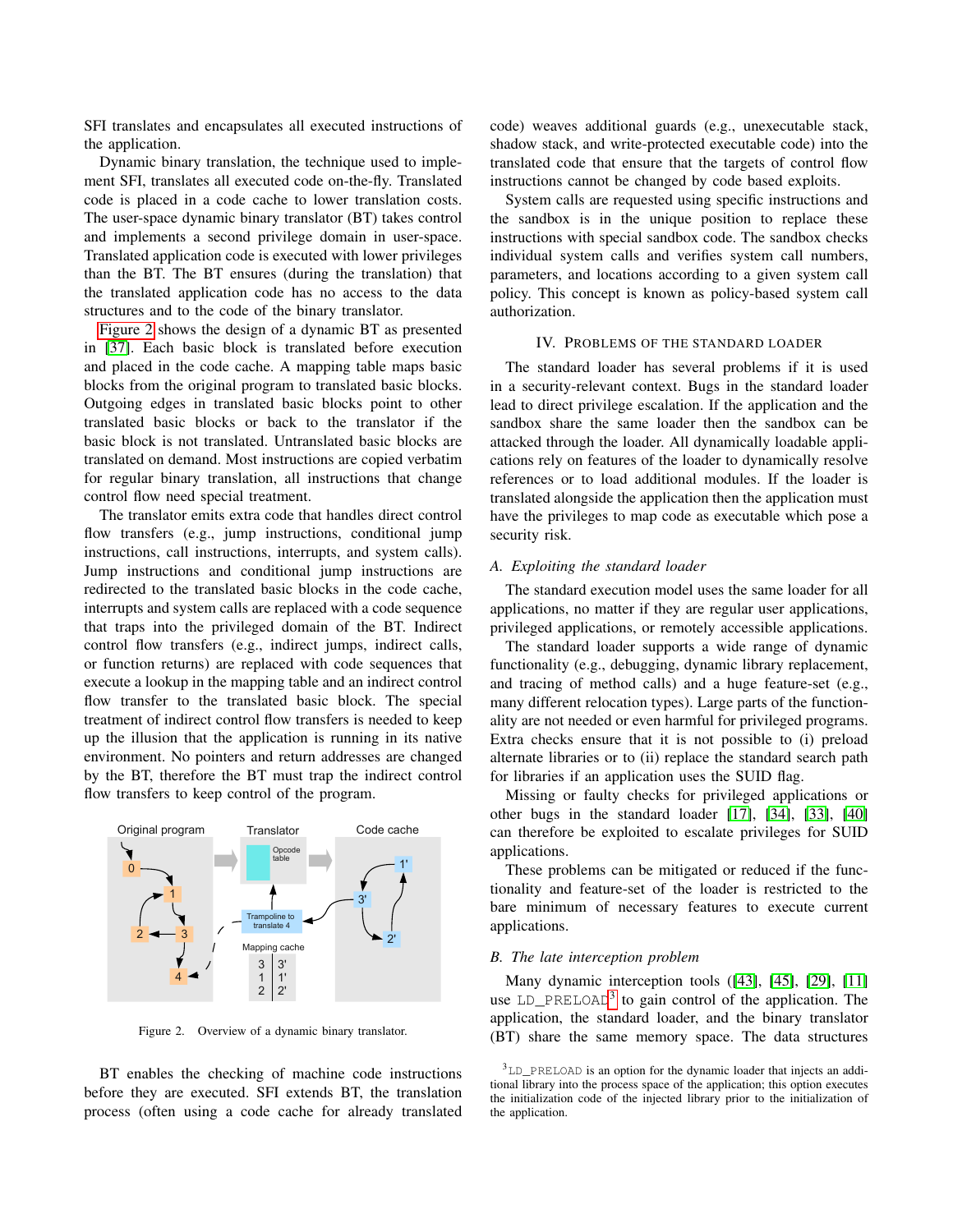of the loader contain pointers to the BT as well as to the application. The loader is in the application domain and the loader functionality can be used to gather information about the BT (i.e., resulting in an information leak) or to break the integrity of the BT. A potential exploit uses the data from the loader (e.g., modifies the GOT section of the BT) to compromise the BT itself and to redirect BT functions to malicious code.

The standard loader treats a BT that uses LD\_PRELOAD just like any other shared object and enables the application to read information about the shared object (e.g., address space, PLT, and GOT sections). The standard loader does not guarantee that the BT initialization function is the first sequence of instructions that is executed after the loader finished its initialization. For example, the INITFIRST flag that can be set by multiple libraries. Preloaded libraries are loaded first but the standard loader executes the initialization code of the last loaded library with this flag first.

Another example is a symbol of the GNU\_IFUNC relocation type. The standard libc uses GNU\_IFUNC to select the best possible version of a function for the current hardware at runtime. Such a scenario may trigger the executing of setup code before the LD\_PRELOAD-based BT is initialized. The BT is deprived of control of its environment if application code is executed before the BT is initialized.

# <span id="page-4-2"></span>*C. The loader black box*

In related work [\[43\]](#page-14-1), [\[45\]](#page-14-17), [\[29\]](#page-14-0), [\[37\]](#page-14-4), [\[11\]](#page-13-4) the sandbox is either (i) unaware of the standard loader and translates the code of the standard loader as part of the application, or (ii) does not support dynamic loading [\[47\]](#page-14-18), [\[31\]](#page-14-19), [\[1\]](#page-13-5), [\[20\]](#page-14-20). Solutions that are unaware of the loading process treat library loading as a black box.

The loader plays a privileged part during the runtime of all application that use shared libraries. The dynamic loader manages information about all loaded shared objects (libraries) and about all exported symbols that can be used in other objects.

The sandbox uses functionality of the loader to discover the loaded shared objects and the exported functions. The sandbox also relies on information about executable regions and data regions that is exported by the standard loader.

The loader is a crucial component of the application as it can load and map new code into the running process. If the loader is translated as a black box then the application must have the privileges to load and map any code (e.g., using the mmap system call, or the mprotect system call to map memory regions as executable). On the other hand if the sandbox provides a transparent and secure loader API then the privilege to map executable memory regions can be abstracted into the trusted sandbox domain. The sandbox can control the application and limit the loading process to predefined libraries.

An extension of the secure loader can be used to implement a clear separation between the different shared objects. Privileges and permissions (e.g., specific system calls and parameters to the system calls) can be tuned and specified on a per-object basis and are no longer enabled for all parts of an application.

# <span id="page-4-0"></span>V. SAFE LOADING IN A TRUSTED RUNTIME ENVIRONMENT

The Trusted Runtime Environment presents an alternate model for process creation (turning an executable and all associated libraries into a running program) and is the first technique that takes complete control over an application in user-space. The standard dynamic loader is replaced by a secure loader that is part of the sandbox domain. As a result the application domain no longer needs the permissions to map executable code. A secure loader must be safe (the implementation is reviewed and bug-free) and secure (the design does not provide attack vectors in the offered functionality). This approach bridges programming languages and operating systems, a language independent loader is used to secure and confine binary-only applications in their execution pattern running on an operating system. [Figure 3](#page-4-1) provides a comparison between the standard runtime environment and TRuE.



<span id="page-4-1"></span>Figure 3. Comparison between a regular sandboxing approach and safe loading as provided by TRuE with a secure loader. The left-hand side shows two problems: 1) the late interception problem and 2) the loader black box problem.

The secure loader runs as part of the privileged sandbox domain. The secure loader is the only entity that is allowed to load new code and the application is only allowed to access loader functions through a well defined API. The sandbox and the loader are tightly coupled and share information about the program. The loader analyzes segment and section information of the application and all dynamically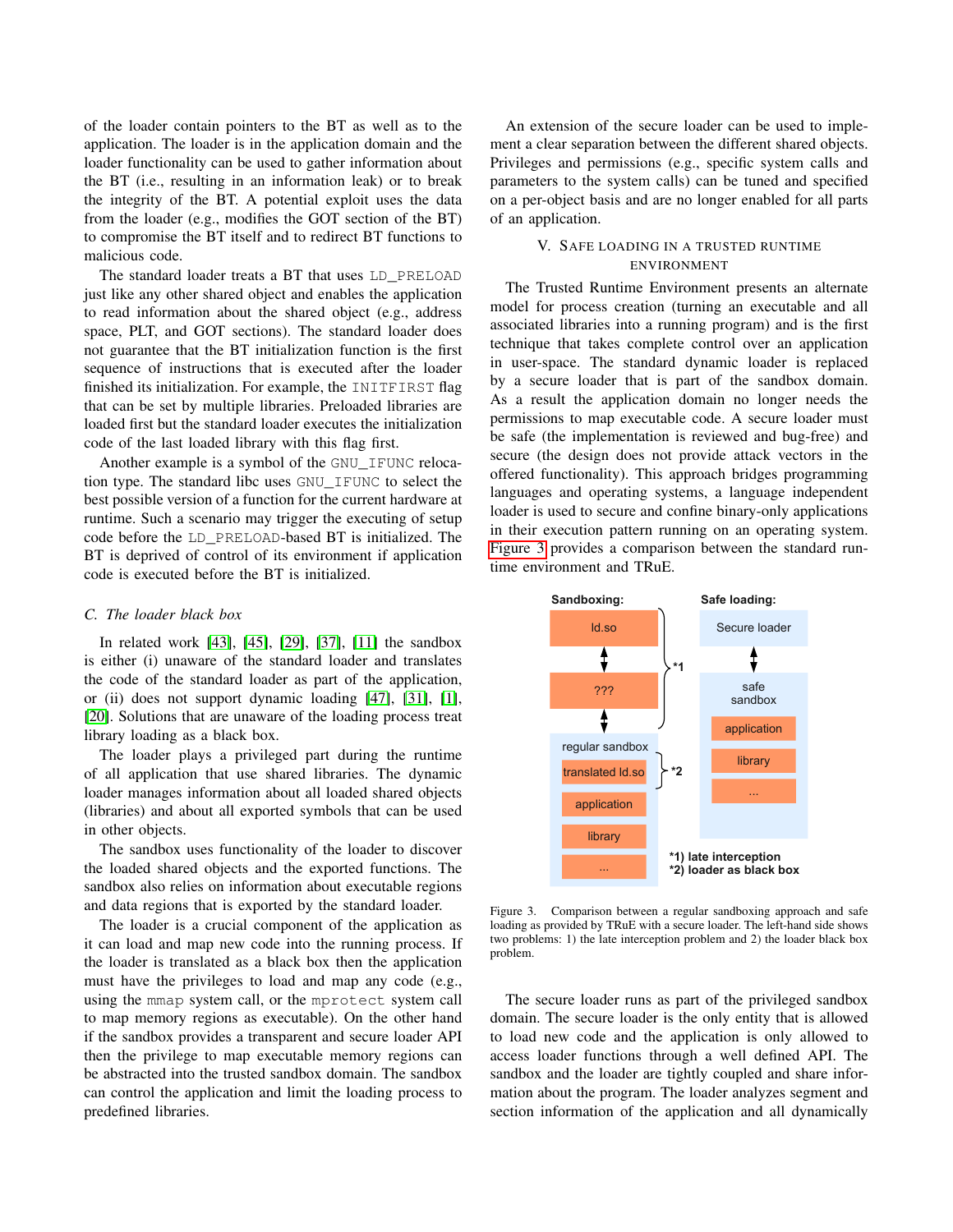loaded objects and enables per object privileges. The loader resolves objects, symbols, and relocations for the sandbox that then embeds resolved addresses in the translated code.

The tight coupling of the loader and the sandbox enables module separation. Control transfers between modules are inlined directly into the translated code. The translated source object contains a direct reference (that is unreadable from the application) to the target object and no call through the PLT and GOT is needed. The PLT data structure is only kept for reference reasons.

The secure loader solves problems of the standard loader that are discussed in [Section IV.](#page-3-0) The secure loader ensures that the SFI library is initialized first and treated specially so that symbols are neither added to the global scope nor accessible through any API functions.

## *A. The sandbox*

The sandbox implements two privilege domains in userspace: the sandbox domain (a trusted domain that contains the loader and the sandbox proper) and the application domain, an untrusted domain that contains the application code and all needed libraries.

The sandbox domain ensures that no unchecked code is executed in the application domain. Application code is examined by the sandbox before execution and additional security guards are added to ensure that the executed code cannot escape out of the sandbox.

Binary Translation (BT) is a key component for user-space software-based fault isolation (SFI). A dynamic translation system translates and checks every machine code instruction before it is executed. Translated code is placed in a code cache. Indirect control flow transfers trap into the privileged sandbox domain and are checked upon every execution, ensuring that only translated branch targets are reached. The translator can change, adapt, or remove any invalid instruction and is able to intercept system calls before they are executed.

An important requirement for the integrity of the sandbox is that return addresses of the translated application remain unchanged on the stack. Translated return addresses on the application stack would leak pointers into the code cache. Unchanged return addresses add additional complexity when handling return instructions as they are translated to a lookup in the mapping table (the mapping table is a sandboxinternal data structure that relates between translated and untranslated code) and an indirect control transfer. On the other hand an unchanged stack ensures that the original program can use the return instruction pointer on the stack for (i) exception management, (ii) debugging, and (iii) return trampolines. Additionally, the user program has no easy way to discover that it runs in a sandboxed environment, and the address of the code cache is only known by the binary translator.

## *B. Solving the loader's security problems*

Combining a secure loader and a safe sandbox to form a trusted execution environment solves the problems defined in [Section IV.](#page-3-0) The loader must be separated from the application and the application may not access the loader's internal data structures directly. The privileged sandbox domain is a perfect location for the secure loader. The secure loader and the sandbox share information about all loaded shared objects and symbols. The shared information enables the sandbox to restrict control flow transfers in the application domain. The loader needs privileges to resolve dependencies and to map executable code, these privileges are best placed in the sandbox domain.

*1) Restricting privilege escalation attacks:* The secure loader implements a subset of the features of the standard loader. The subset is complete enough to run in practice any programs compiled with a recent version of the compiler toolchain. The supported programs are independent of the source language (C, C++, Fortran, and handwritten assembly programs were tested).

The feature set of the secure loader is limited to relocation types needed on the current platform (the standard loader supports relocation of other platforms as well), no runtime configuration, no debugging features that execute userspecified code, no backwards compatibility to old formats, and no direct access to loader internal data structures from the application are available.

TRuE targets programs running with a higher privilege level than the user interacting with the program. The secure loader does not read any environment variables and has no configuration files that are parsed at runtime. A user is not allowed to change settings for privileged programs. All settings are hardcoded during the compilation. Library paths, debugging features, and loader settings can only be changed before the compilation of the secure loader. The secure loader does not allow changes to any settings at runtime.

The removal of these user-settable features protects from attacks mentioned in [Section IV-A.](#page-3-3) Privileged applications do not need these features, therefore removing the features altogether is more secure than executing additional checks before accessing the features (as done by the standard loader).

*2) Protecting all executed application code:* The initialization code of the secure loader is the first code that runs when an application is started. This initialization code starts and initializes the sandbox as well.

The secure loader can execute all application code under the control of the sandbox because the loader is part of the privileged sandbox domain. The secure loader tells the sandbox to translate an entry point to application code whenever the standard loader would pass control to application code. The application traps into the sandbox domain when it uses any loader functionality (e.g., resolving symbols, loading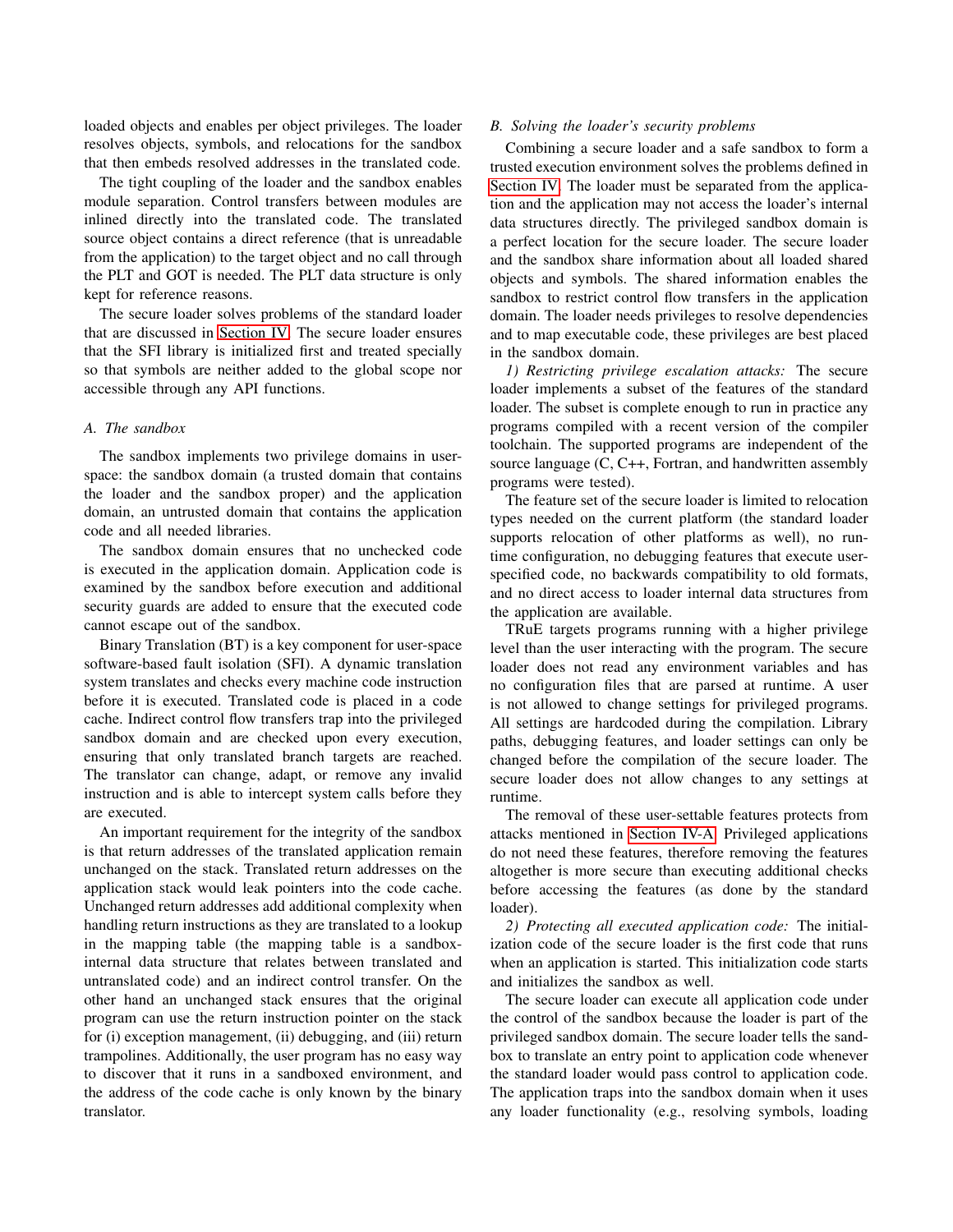additional modules, or loading PLT entries). The secure loader verifies the correctness of the request, and returns the result to the application domain. The secure loader cleans all references to internal data from any returned structures as an additional level of protection (next to setting internal data structures read-only when executing translated application code). The application uses the loader features through a well-defined API and can no longer read or write internal loader data. Trapping into the sandbox domain switches the stack of the current thread, stores information about the current state of the application thread (i.e., registers and PC), and adds write permission for the internal data structures of the secure loader; these changes are reversed when returning to translated application code.

This procedure ensures the safety of the secure loader, the sandbox, and the internal data structures at all times. Consequently the problems mentioned in [Section IV-B](#page-3-4) do not exist for the secure loader.

*3) Opening the loader black box:* Placing the loader in the sandbox domain solves the loader black box problem from [Section IV-C.](#page-4-2) The sandbox and the loader are in the same trust domain and together provide the base for trusted execution. Loader and sandbox can share data structures and exchange information about executable code regions, data regions, and symbol locations.

The loader is no longer translated by the sandbox as a part of the application but is an integral part of the sandbox. The application no longer needs privileges to map executable code into the application memory space but uses the loader API provided by the sandbox. All applications remain unchanged but calls to the loader are redirected to the secure loader API in the sandbox domain.

# <span id="page-6-1"></span>*C. PLT inlining*

The tight integration of the secure loader into the sandbox enables PLT inlining. The PLT is originally used to enable position independent code. The binary translator in the sandbox can remove the PLT code and inline the resolved target addresses directly into the generated code.

This optimization reduces the amount of indirect control flow transfers (these control flow transfers account for the main overhead in dynamic binary translation) and hides the location of other objects from the application.

The addresses are encoded directly in the code cache and the application has no access to the instructions in the code cache. This feature enables module separation and raises the bar for security exploits because a potential exploit is unable to determine the locations of specific functions in other objects. The total number of indirect control flow transfers is reduced, limiting jump-oriented attacks.

Format string attacks [\[36\]](#page-14-21) and other data-oriented attacks can be used to circumvent guards in the application domain like ASLR, DEP, and stack canaries. These attacks overwrite pointers in GOT sections of shared objects and use the indirect jump instructions in the corresponding PLT regions to set up arbitrary code execution. Each PLT call in the application code can be used as a gadget for jumporiented programming. PLT inlining closes this attack vector. Remaining indirect jump instructions in the application code (e.g., C switch statements are compiled to indirect jumps through jump tables) may still be used for jump-oriented programming attacks. The frequency of these remaining indirect jump instructions is low, thereby severely limiting the opportunities for jump-oriented programming.

#### *D. Additional security features*

A custom tailored exploit could target the binary translator itself. If the program is able to locate the internal data structures of the binary translator (e.g., the code cache), it could modify the executed code by directly changing instructions in the code cache and break out of the isolation layer. Therefore any pointers to internal data are only allowed in the sandbox domain, and a protection guard in the sandbox must ensure that all data of the sandbox domain is writeprotected whenever application code is executed.

The basic binary translator is extended by the following security guards that secure the user-space isolation sandbox and to ensure that application code cannot escape the sandbox: *Non-executable data and code* ensures that neither data nor code of the original application can be executed directly (by setting the non-executable bit on all memory pages of the application). This guard prevents code injection attacks. Only translated code in the code cache and code of the sandbox domain are executable. A *shadow stack* in the sandbox domain protects all return addresses on the application stack. This guard prevents return-oriented programming [\[44\]](#page-14-14). The sandbox uses *Address Space Layout Randomization* (ASLR) to allocate internal data structures at random addresses. ASLR is an additional probabilistic protection against bugs in the implementation of the sandbox. The sandbox uses a *dedicated stack* for all privileged code to prevent data leaks to the unprivileged domain. A trampoline switches the context (and stack) whenever privileged code is executed. A *protection guard* ensures that no data from the sandbox domain is writable when code from the application domain is executed. The protection guard uses information from the sandbox internal memory allocator and mprotect system calls to write-protect all sandbox internal data structures whenever translated application code is executed.

#### VI. IMPLEMENTATION

<span id="page-6-0"></span>The Trusted Runtime Environment (TRuE) is implemented as a combination of a secure loader and an extended version of the libdetox [\[37\]](#page-14-4) sandbox. TRuE integrates the information from the loader into the security guards. The secure loader initializes the sandbox before any application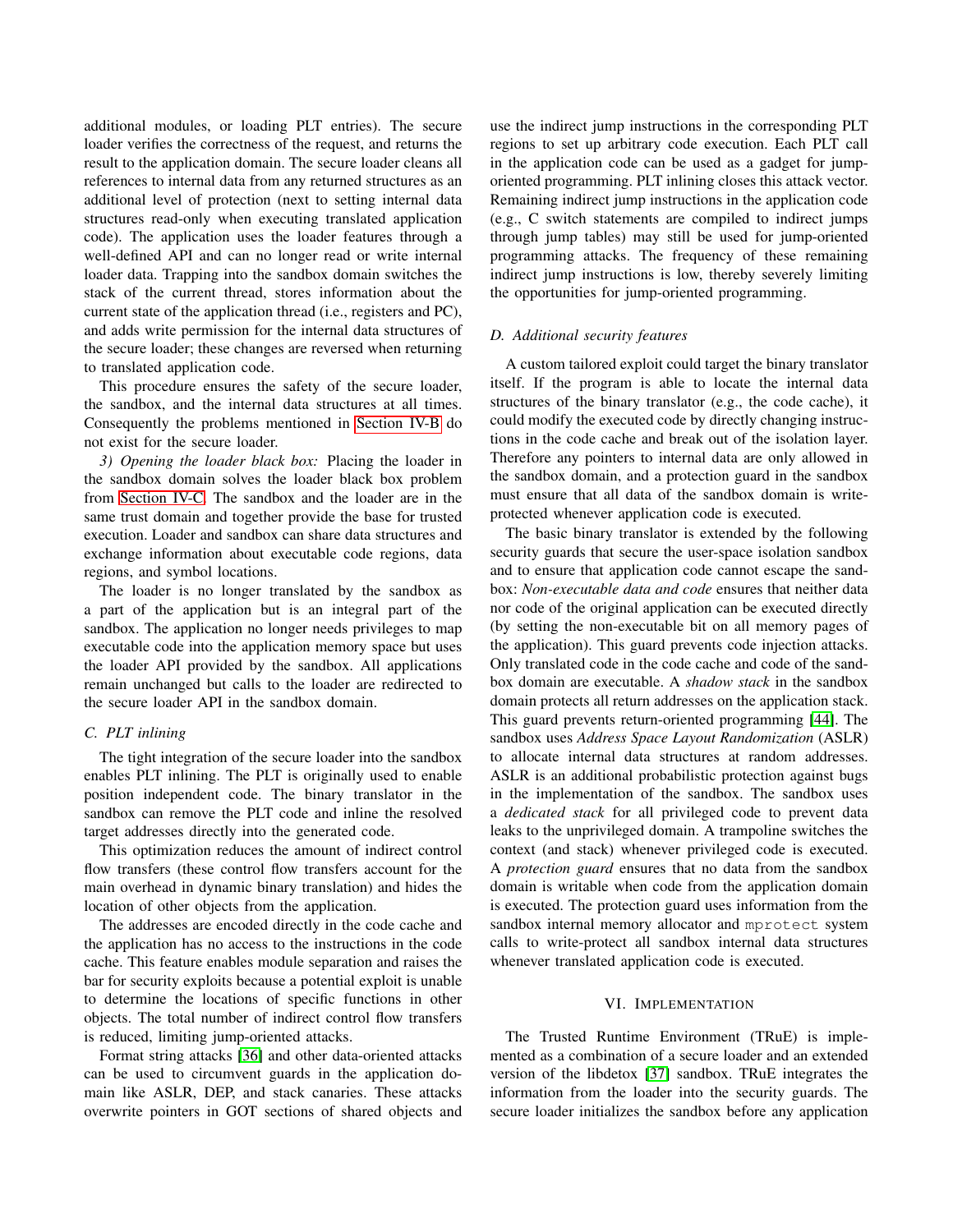or library code is loaded or executed. All application and library code is then executed in the sandbox $4$ .

The secure loader uses ELF information and symbol table information [\[41\]](#page-14-15) and implements all needed functionality to load most programs (e.g., OpenOffice, and the SPEC CPU benchmarks).

The SFI platform is tightly coupled with the secure loader. The loader first maps libdetox into the address space and initializes the SFI platform. This special treatment ensures that the SFI platform is initialized and that the application has no access to or knowledge of the sandbox domain. The next steps are the relocation of the application and all needed shared objects. The loader controls all data that is passed to the application and runs all user code under the control of the SFI platform.

The prototype implementation of TRuE is small. Accord-ing to ohcount<sup>[5](#page-7-1)</sup> the secure loader consists of around  $5,400$ lines of code (including 2,100 lines of comments) and the sandbox platform consists of around 20,200 lines of code (including 5,000 lines of comments and 4,900 lines for the full IA32 translation tables<sup>[6](#page-7-2)</sup>).

### *A. Application and library loading*

The secure loader implements the most common subset of features from the standard loader. Some features (e.g., overwriting library search paths, runtime debugging, or debugging features that execute user-supplied code for specific events) are removed and not implemented out of security concerns. Unimplemented features result in an error message and graceful termination of the program. The current implementation prototype covers the core functionality needed to execute in practice any ELF programs of Ubuntu 11.04 that originally use the standard loader (i.e., any ELF program that uses shared libraries). Further options (e.g., obscure relocation patterns, additional callbacks from the application into the loader, and access to internal loader data<sup>[7](#page-7-3)</sup>) can be added if needed.

The standard loader has no protection for internal data structures and leaks pointers to the internal data structures to the application. The API of the secure loader that is accessible from the application (e.g., dlopen, dladdr, and dlsym) ensures that no protected internal data is leaked to the application. The sandbox write-protects all internal data whenever (translated) application code is executed by using mprotect on all memory regions of the sandbox.

The secure loader must handle the startup of new applications. First of all the loader is completely independent from any libraries (even the standard libc) and is just mapped into memory. This loader then examines the ELF headers of the application and maps the runtime sections of the application to a fixed address in memory. Then the list of needed libraries is examined and entries are added to a "toprocess-list". The loader dequeues one entry at a time and loads and initializes this library at random addresses. If the library depends on other libraries then they are added at the end of the "to-process-list". This algorithm conforms to a breadth-first traversal of the dependence graph of the application starting with the application as the root node.

References to needed libraries only contain the name of the library but not the path. When the loader locates a new library several paths are examined: first a per-DSO variable that specifies one or more search paths per DSO, then the standard search paths defined in /etc/ld.so.conf. The standard libc loader also supports additional search directories using the LD\_LIBRARY\_PATH environment variable and the local cache file /etc/ld.so.cache. Out of security reasons the secure loader does not support runtimeconfigurable paths.

#### *B. Symbol resolving*

The loader resolves symbols using the symbol tables in the different shared objects. Every shared object contains the .dynsym table with all exported symbols. If the loader needs to resolve an imported symbol then the loader checks different lookup scopes. The loader defines three different lookup scopes that are checked one after the other:

- 1) *Loader scope:* this scope contains the symbols that are exported by the secure loader. The loader scope is checked first and symbols in this scope cannot be overwritten.
- 2) *Local scope:* the local scope of a DSO contains its own symbols and the symbols of all libraries that the DSO depends on. This scope is a subset of the global scope.
- 3) *Global scope:* shared objects that are in the initial set of objects loaded during the startup of the application (e.g., all objects in the dependence graph) or shared objects that are loaded at runtime with the RTLD\_GLOBAL flag set are in the global scope.

A special feature is symbol versioning where symbols can be defined multiple times with different versions. The correct symbol is then selected based on a matching version.

The secure loader supports the GNU IFUNC relocation format (STT\_GNU\_IFUNC) where a piece of code is executed to determine the correct location of the symbol. This feature is, e.g., used in the libc to select between multiple implementations of a function. The test function checks if a specific CPU feature is available and returns the most optimized version for the current environment. The

<span id="page-7-0"></span><sup>4</sup>The source code of the prototype implementation of TRuE is available as open-source at [http://nebelwelt.net/projects/TRuE.](http://nebelwelt.net/projects/TRuE)

<span id="page-7-2"></span><span id="page-7-1"></span><sup>5</sup>ohcount is a tool to measure different code metrics like lines of code. <sup>6</sup>The IA32 translation tables contain detailed information about all IA32 instructions. The translation tables enable the BT to decode and to translate individual IA32 instructions.

<span id="page-7-3"></span><sup>7</sup>GDB uses undocumented direct access to the internal data from the loader to get more information about individual symbols. This feature can be implemented as a proxy that projects information out of the secure loader if needed.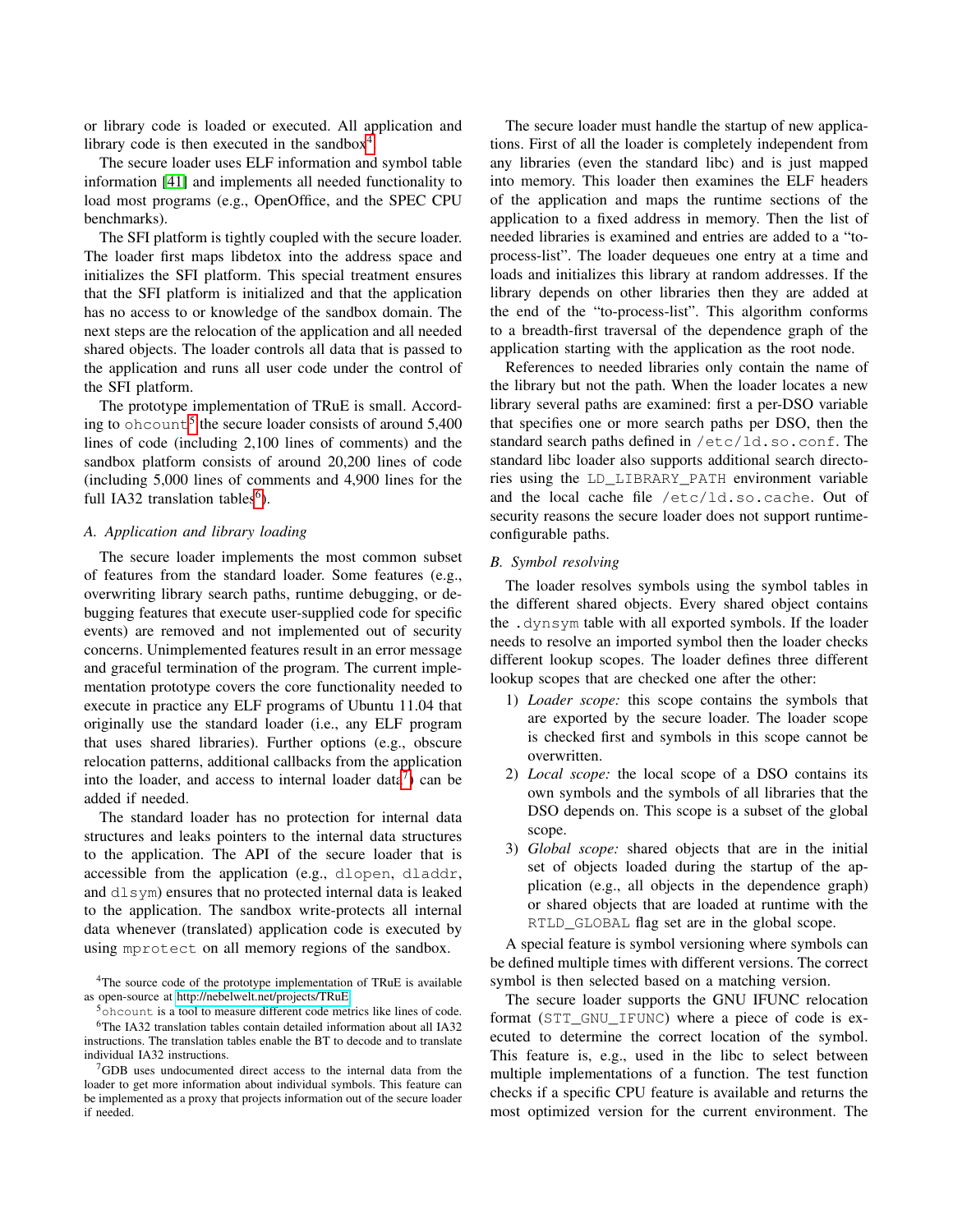| Nr                      | Name              | Type              | Size      | Flags        |
|-------------------------|-------------------|-------------------|-----------|--------------|
| $\overline{0}$          |                   | <b>NULL</b>       | $\theta$  |              |
| $\mathbf{1}$            | .note.gnu.build-i | <b>NOTE</b>       | 24        | R            |
| $\overline{\mathbf{c}}$ | .note.ABI-tag     | <b>NOTE</b>       | 0x20      | R            |
| 3                       | .gnu.hash         | <b>GNU HASH</b>   | 0x3c38    | R            |
| $\overline{4}$          | .dynsym           | <b>DYNSYM</b>     | 9200      | R            |
| 5                       | .dynstr           | <b>STRTAB</b>     | 005acd    | R            |
| 6                       | .gnu.version      | <b>VERSYM</b>     | 0x1240    | R            |
| 7                       | .gnu.version_d    | <b>VERDEF</b>     | 0x3d8     | R            |
| 8                       | .gnu.version_r    | <b>VERNEED</b>    | 0x40      | R            |
| 9                       | .rel.dyn          | REL               | 0x2a20    | R            |
| 10                      | .rel.plt          | <b>REL</b>        | 0x40      | $\mathbb{R}$ |
| 11                      | .plt              | <b>PROGBITS</b>   | 0x90      | <b>RX</b>    |
| 12                      | .text             | <b>PROGBITS</b>   | 0x1088d4  | <b>RX</b>    |
| 13                      | libc_freeres_fn   | <b>PROGBITS</b>   | 0xfc8     | <b>RX</b>    |
| 14                      | libc thread fre   | <b>PROGBITS</b>   | 0x182     | <b>RX</b>    |
| 15                      | .rodata           | <b>PROGBITS</b>   | 0x1b808   | R            |
| 16                      | .interp           | <b>PROGBITS</b>   | 0x13be68  | R            |
| 17                      | .eh frame hdr     | <b>PROGBITS</b>   | 0x333c    | R            |
| 18                      | .eh frame         | <b>PROGBITS</b>   | 0x132b4   | R            |
| 19                      | .gcc_except_table | <b>PROGBITS</b>   | 0x5c1     | R            |
| 20                      | .hash             | <b>HASH</b>       | 0x3484    | R            |
| 21                      | .tdata            | <b>PROGBITS</b>   | 0x8       | <b>RWT</b>   |
| 22                      | .tbss             | <b>NOBITS</b>     | 0x38      | <b>RWT</b>   |
| 23                      | .fini_array       | <b>FINI_ARRAY</b> | 0x4       | <b>RW</b>    |
| 24                      | .ctors            | <b>PROGBITS</b>   | 0x14      | <b>RW</b>    |
| 25                      | .dtors            | <b>PROGBITS</b>   | 0x8       | R            |
| 26                      | libc_subfreeres   | <b>PROGBITS</b>   | 0x70      | <b>RW</b>    |
| 27                      | libc_atexit       | <b>PROGBITS</b>   | 0x4       | <b>RW</b>    |
| 28                      | libc_thread_sub   | <b>PROGBITS</b>   | 0xc       | <b>RW</b>    |
| 29                      | .data.rel.ro      | <b>PROGBITS</b>   | $0x1$ afc | <b>RW</b>    |
| 30                      | .dynamic          | <b>DYNAMIC</b>    | 0xf0      | <b>RW</b>    |
| 31                      | .got              | <b>PROGBITS</b>   | 0x174     | <b>RW</b>    |
| 32                      | .got.plt          | <b>PROGBITS</b>   | 0x2c      | RW           |
| 33                      | .data             | <b>PROGBITS</b>   | 0x97c     | <b>RW</b>    |
| 34                      | .bss              | <b>NOBITS</b>     | 0x3068    | <b>RW</b>    |
|                         |                   |                   |           |              |
| 68                      | not allocated     |                   |           |              |

#### Table I

<span id="page-8-0"></span>THESE SECTIONS OF THE STANDARD LIBC ARE MAPPED AT RUNTIME USING THE GIVEN FLAGS (X - EXECUTE, W - WRITABLE, R - READABLE, T - THREAD LOCAL STORAGE). COMMAND USED TO GET THIS INFORMATION: READELF  $-S$  /LIB32/LIBC-2.13.SO.

loader then uses this function pointer and forwards it to the requesting DSO where the function pointer can be embedded in the GOT.

#### <span id="page-8-2"></span>*C. Memory protection*

One of the advantages of a secure loader is that all loaderrelated data structures can be write-protected. The secure loader manages two kinds of data structures, internal data structures and application data structures.

Internal data structures contain information about the different relations between shared objects, scope information, and other details about the loaded objects. This information is updated by the secure loader whenever new shared objects (e.g., additional shared libraries) are loaded and initialized. The secure loader maps these data structures read-only whenever application code is executed.

Shared objects contain data structures that are only changed by the loader and are only read by the application. If we take the standard libc 2.13 as an example we see in [Table I](#page-8-0) that there are 34 ELF sections that are mapped to memory. 11 sections are mapped writable (.tdata, .tbss, .fini\_array, .ctors, \_libc\_subfreeres, \_libc\_atexit, libc thread sub, .data.rel.ro, .dynamic, .got, .got.plt, .data, .bss) and 1 section (.dtors) is marked read-only but on the same memory page as .ctors and is therefore writable as well. Most of these sections are used only during the initialization of the shared object. The sections .data.rel.ro, .dynamic, .got, .got.plt are critical for the loader and can be used in attacks against a classic sandbox that does not integrate the loader into the security concept. The standard loader maps .data.rel.ro as read-only after the initialization but the other sections remain writable. Out of the writable set of sections only .data and .bss are used by the libc code.

The secure loader write-protects all sections except .data and .bss dynamically to protect the application from modification attacks in these sections whenever translated application code is executed. If the secure loader needs to update write-protected structures (e.g., a GOT entry) then the write-permission is set temporarily during the update in the sandbox domain. The write-permission is removed when returning to the application domain.

#### <span id="page-8-1"></span>*D. Loader optimizations*

The secure loader currently implements two optimizations, lazy binding and PLT inlining.

Lazy binding reduces the amount of relocations that have to be calculated when a library is loaded. Only symbols in the data region are relocated but symbols in the PLT region are only resolved and relocated when the function is executed the first time. This optimization is also implemented in the standard loader.

The implementation of PLT inlining follows the design in [Section V-C](#page-6-1) and uses the close relationship between the secure loader and the sandbox. The sandbox intercepts all call instructions and checks for each instruction if the call is a PLT call. The secure loader then resolves the static target address of the PLT target. The original call and indirect jump of the PLT call are then replaced by a translated call instruction to the resolved target. This removes an indirect jump including an indirect control flow check for every PLT call that is executed.

During the loading process weak symbols of prior DSOs can be overwritten by symbols in the current DSO. Library loading forces all threads to trap into the sandbox domain and to flush their code caches. If the weak symbol points to a function and this function was inlined (through a PLT slot) then the sandbox has an invalid reference in the code cache and must therefore flush the code cache to retranslate the given PLT slot.

#### *E. Handling of the sandbox*

The secure loader handles the sandbox in a special way. The loader resolves the additional sandbox code before any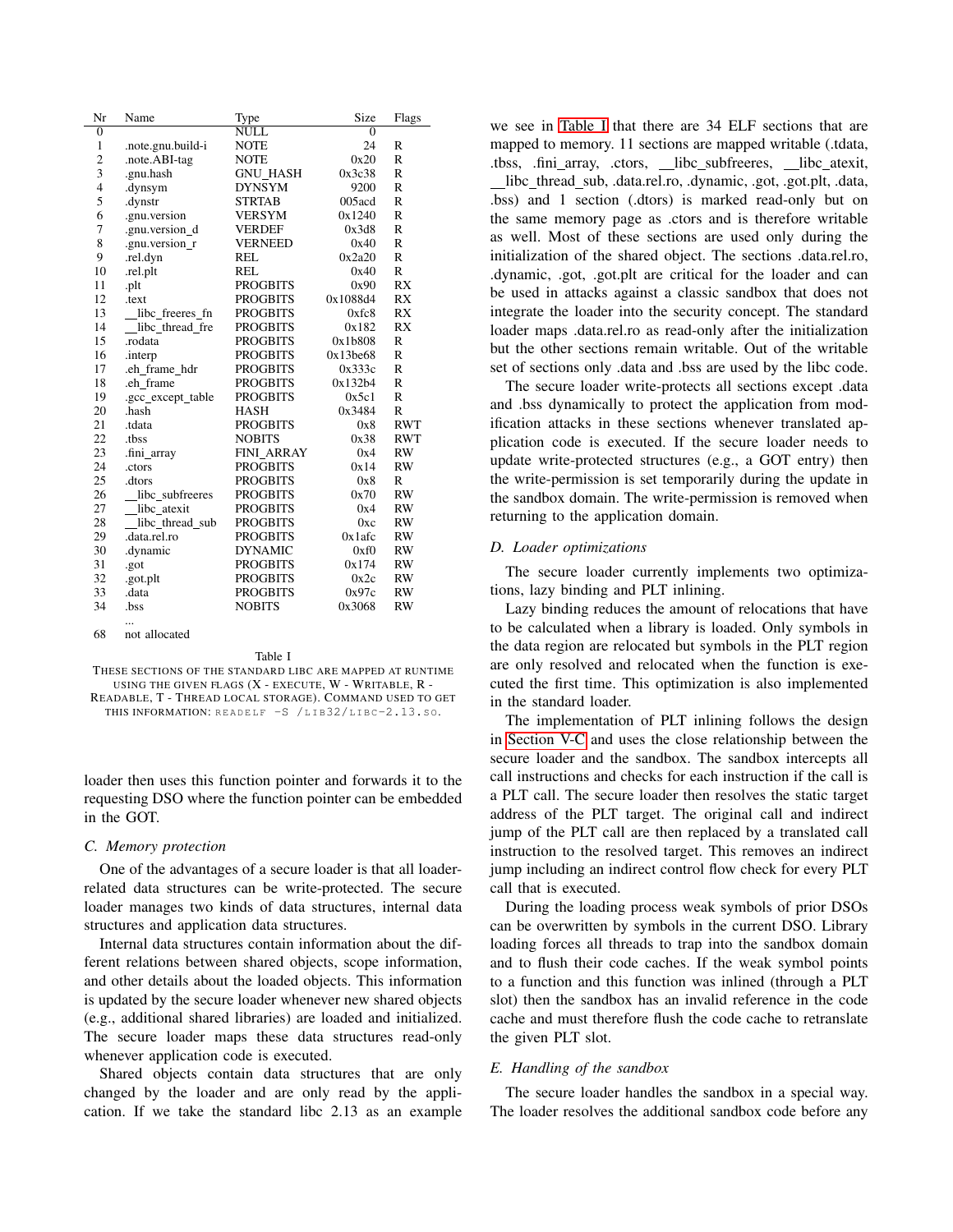shared library or application code is loaded and initialized. The symbols of the TRuE framework are also resolved in a protected scope that is only accessible by the secure loader and the sandbox.

Any application or library code that is then executed during the initialization phase is executed under the control of the sandbox, enabling security right from the start.

#### *F. Changes to the regular sandbox*

The safe sandbox in [Figure 3](#page-4-1) is based on the libdetox [\[37\]](#page-14-4) open-source project. Changes to the original implementation are an API for the secure loader, an alternate sandbox stack for functions in the sandbox domain, and a new shadow stack to store information about the application stack in the sandbox domain.

The sandbox uses the secure loader to lookup information on the different sections. The sandbox uses this information to decide if code is in an executable section of a shared object or in some other region. The same information is used to implement PLT inlining as described in [Section VI-D.](#page-8-1)

Our sandbox uses specific entry and exit trampolines to simplify the transition between the application domain and the sandbox domain. The entry trampoline handles the transition from translated application code to privileged sandbox code. The application stack remains unchanged, registers are spilled to a thread-local storage area in the sandbox domain and the stack is swapped to a sandbox stack. Code running in the sandbox domain uses the sandbox stack to store local information. The exit trampoline returns from the sandbox domain to the application domain. The trampoline restores registers, switches back to the application stack, and continues the execution of the translated code.

Events that trigger a switch from the application domain to the sandbox domain are:

- Lookup misses in the mapping table: if an indirect control flow transfer cannot be resolved with the inlined assembler code (e.g., a quick lookup in the first entry of the mapping hash table) then the control flow transfer code escalates to the sandbox domain and requests a slow-path lookup.
- Untranslated code: if the translated application code branches to untranslated code an exception is triggered and the sandbox either translates the untranslated code and continues execution or faults.
- Signals and exceptions: the sandbox installs special handlers to catch all signals and exceptions. These handlers check the signal or exception, resolve the original instruction pointer<sup>[8](#page-9-0)</sup>, check if the signal or exception is legit, and pass the information to the application.
- System calls: system calls trigger a switch to the sandbox domain. A handler copies the arguments of the system

call into the sandbox domain. If an argument is a pointer to a data structure then only the pointer is copied. The handler then checks the combination of system call and parameters using a per-application policy. The system call is evaluated in the sandbox domain to protect from *time of check to time of use attacks* by concurrent threads.

The shadow stack protects the application from returnoriented programming attacks. The basic concept of the shadow stack keeps information about the application stack frames in the sandbox domain. The shadow stack uses triples of pointers of return instruction pointer, translated return instruction pointer, and stored application stack pointer. The original libdetox implementation uses only pairs of pointers of return instruction pointer and translated return instruction pointer. The advantage of using triples is that the stack can be resynchronized if there is a mismatch. If the last translated function removed multiple stack frames (e.g., through exception handling) then the reauthentication method can pop stack frames on the shadow stack until the application stack pointer matches the stored stack pointer on the shadow stack, resynchronizing the shadow stack with the application stack.

#### *G. Implementation alternatives*

We discuss two implementation alternatives that offer a similar security concept to the combination of a secure loader with a sandbox. The first alternative uses static recompilation. All libraries are compiled to a statically linked binary, guards are added during the recompilation, and the loader is no longer needed. This approach has several drawbacks: (i) there is no second protection domain; exploits can get control of the user-space and then execute arbitrary system calls, (ii) static recompilation is limited to statically known targets and code locations (e.g., handling of dynamic jump-tables for switch statements), (iii) a secure static runtime environment must restrict the ISA and the dynamic control flow transfer instructions to limit the dynamic options of the IA32 ISA.

A second alternative implements a sandbox without changing the loader. The sandbox is hidden from the application using loader tricks that alter the data structures of the loader, or the sandbox is added as a binary blob and injected into the process image by an external process. This implementation approach has the disadvantage that it is hard to hide the sandbox from the loader/application and to remove all traces from the sandbox in the loader data structures. A second disadvantage is that loader code is translated as well, especially when new symbols are resolved. This disadvantage leaves the loader black box problem unsolved.

<span id="page-9-0"></span><sup>&</sup>lt;sup>8</sup>The kernel passes an instruction pointer to the code cache that must be resolved to a pointer in the application domain before the signal or exception is passed to the application.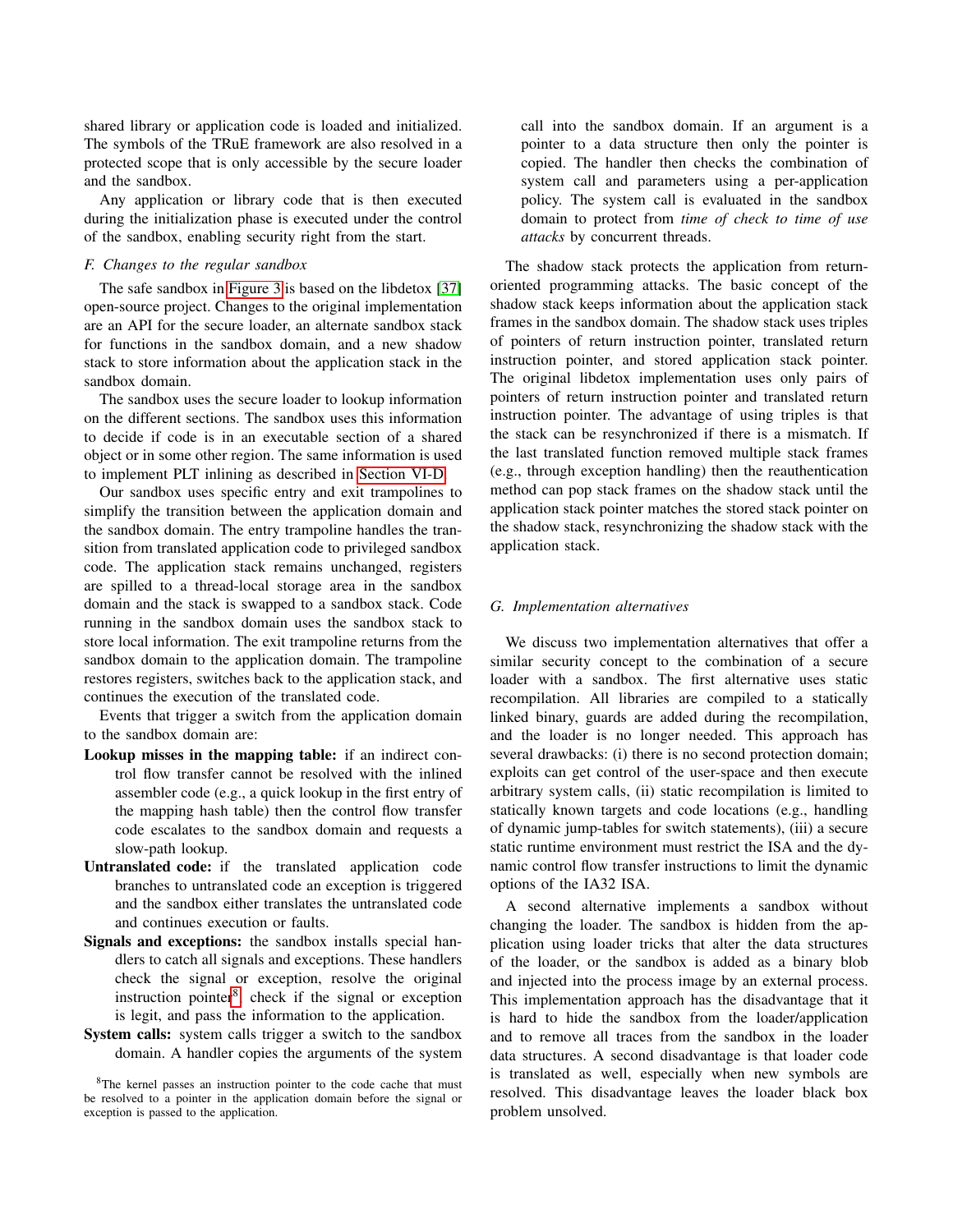#### VII. EVALUATION AND DISCUSSION

<span id="page-10-0"></span>This section evaluates and discusses the implementation prototype of the secure execution platform to demonstrate its practicability. The evaluation shows a performance evaluation for the SPEC CPU benchmarks and discusses limitations of the current implementation.

## *A. SPEC CPU benchmarks*

We use the SPEC CPU2006 benchmarks version 1.0.1 to evaluate the performance and feasibility of our prototype implementation. The SPEC benchmarks are run on an Intel Xeon E5520 CPU at 2.27GHz on Ubuntu Jaunty with gcc version 4.3.3 on a x64 kernel with 32bit support. We evaluate a subset of the SPEC CPU 2006 benchmarks. The missing C++ benchmarks did not compile with the gcc 4.3.3 due to changes of the C++ header files; the missing fortran benchmarks did not link due to library problems under 64bit. These missing SPEC CPU 2006 benchmarks run if the source files (for C++ based benchmarks) or the Makefile (for fortran based benchmarks) are patched. This section only reports on the unmodified SPEC CPU2006 benchmarks.

[Table II](#page-10-1) displays the number of relocations per benchmark run and the number of loaded DSOs for a subset of the SPEC CPU2006 benchmarks. The total number of relocations is low (between 1,381 and 1,597 relocations) for all the evaluated SPEC CPU 2006 benchmarks.

[Table III](#page-10-2) shows the overhead of the secure loader compared to the standard loader. The performance of the secure loader is competitive to the standard loader. Comparing the columns of the secure loader to the secure loader with memory protection illustrates that the overhead of the secure loader to protect all writable sections except .data and .bss is negligible. The cost for protecting the memory pages that contain the loader data for each shared object is amortized during the runtime of the program.

| Benchmark        | <b>Relocations</b> | <b>DSOs</b> | Runs |  |  |
|------------------|--------------------|-------------|------|--|--|
| 400.perlbench    | 1,447              | 3           | 3    |  |  |
| 401.bzip2        | 1,368              | 2           |      |  |  |
| $403.\text{gcc}$ | 1,437              | 3           | Q    |  |  |
| $429$ .mcf       | 1,381              | 3           |      |  |  |
| 445.gobmk        | 1,422              | 3           | 5    |  |  |
| 456.hmmer        | 1,431              | 3           | 2    |  |  |
| 464.h264ref      | 1,423              | 3           | 3    |  |  |
| 435.gromacs      | 1,597              | 5           |      |  |  |
| 470.lbm          | 1,377              | ٩           |      |  |  |

Table II

<span id="page-10-1"></span>PER BENCHMARK AVERAGE NUMBER OF RELOCATIONS, LOADED DSOS, AND NUMBER OF BINARIES EXECUTED IN A BENCHMARK RUN FOR A SUBSET OF THE SPEC BENCHMARKS.

The last column displays the overhead of TRuE (including secure loader, memory protection from [Section VI-C](#page-8-2) and full sandboxing of all application code). Most programs have low overhead and safe execution is feasible. Running all

| <b>Benchmark</b> | SL       | SL+mprot | TRuE    |  |  |  |
|------------------|----------|----------|---------|--|--|--|
| 400.perlbench    | $-0.3%$  | $-0.2%$  | 85%     |  |  |  |
| 401.bzip2        | $-0.1%$  | $-0.1%$  | 4.9%    |  |  |  |
| $403.\text{gcc}$ | $-0.9\%$ | $-0.9\%$ | 38%     |  |  |  |
| $429$ mcf        | $-0.1%$  | $-0.1%$  | 0.5%    |  |  |  |
| 445.gobmk        | $0.0\%$  | $0.0\%$  | 32%     |  |  |  |
| 456.hmmer        | $0.0\%$  | $0.0\%$  | 5.3%    |  |  |  |
| 458.sjeng        | $0.0\%$  | $0.0\%$  | 58%     |  |  |  |
| 464.h264ref      | $-0.3%$  | $-0.3%$  | 41%     |  |  |  |
| 473 astar        | $0.1\%$  | $0.0\%$  | 8.3%    |  |  |  |
| 433 mile         | $-0.1\%$ | $0.0\%$  | 3.7%    |  |  |  |
| 434.zeusmp       | $0.0\%$  | 0.3%     | $-0.5%$ |  |  |  |
| 445.gromacs      | $0.0\%$  | $0.0\%$  | 0.8%    |  |  |  |
| 436.cactusADM    | 0.2%     | 0.8%     | 0.6%    |  |  |  |
| 444.namd         | $0.0\%$  | $0.0\%$  | 1.1%    |  |  |  |
| 450.soplex       | $-0.2%$  | $-0.2%$  | 8.4%    |  |  |  |
| 459.GemsFDTD     | $-0.2%$  | $-0.2%$  | 3.0%    |  |  |  |
| 470.1bm          | $0.0\%$  | 0.1%     | 0.2%    |  |  |  |
| 482.sphinx3      | 0.1%     | 0.1%     | 0.5%    |  |  |  |
| 462.libquantum   | $0.0\%$  | $0.0\%$  | 2.2%    |  |  |  |
| Average          | $-0.1\%$ | $0.0\%$  | 15%     |  |  |  |

#### Table III

<span id="page-10-2"></span>PER BENCHMARK AVERAGE OVERHEAD COMPARED TO THE STANDARD LOADER. THE COLUMNS ARE THE SECURE LOADER, SECURE LOADER PLUS MEMORY PROTECTION (S[ECTION](#page-8-2) VI-C), AND TRUE: SECURE

LOADER, MEMORY PROTECTION AND FULL SANDBOXING OF ALL CODE.

application code in a sandbox and checking all control flow transfers results in additional overhead between 0.5% and 85% for the SPEC benchmarks compared to the standard loader. The overhead results mostly from binary translation (i.e., the execution of indirect control flow transfers) and only little overhead is induced through the additional security checks.

Benchmarks with a very high number of indirect control flow transfers (these transfers incur a runtime check in the sandbox) have higher overhead (e.g., 400.perlbench, 403.gcc, or 464.h264ref). Every executed indirect control flow transfer needs a runtime lookup in the mapping table of the BT. The BT implementation reduces the cost of runtime through caching of source target pairs, fast paths for often executed targets, and other optimizations. Nevertheless they are the biggest factor in the overall overhead.

The average overhead for all evaluated benchmarks is 15% which is tolerable for the combination of safe loading and sandboxing. The overhead of TRuE for individual benchmarks is comparable to the sandboxing overhead of libdetox [\[37\]](#page-14-4).

## *B. OpenOffice 3.2.1*

We measured OpenOffice startup as a *stress test* and *worst-performance metric*, 145 DSOs are loaded, relocated, and executed with very low code reuse. OpenOffice was run on an Intel Core i7 CPU at 3.07GHz on Ubuntu Maverick.

OpenOffice 3.2.1 executes 265,067 relocations during the startup phase and loads 145 individual shared objects. The secure loader imposes an overhead of 44% for OpenOffice and 77% overhead for the additional memory protection. If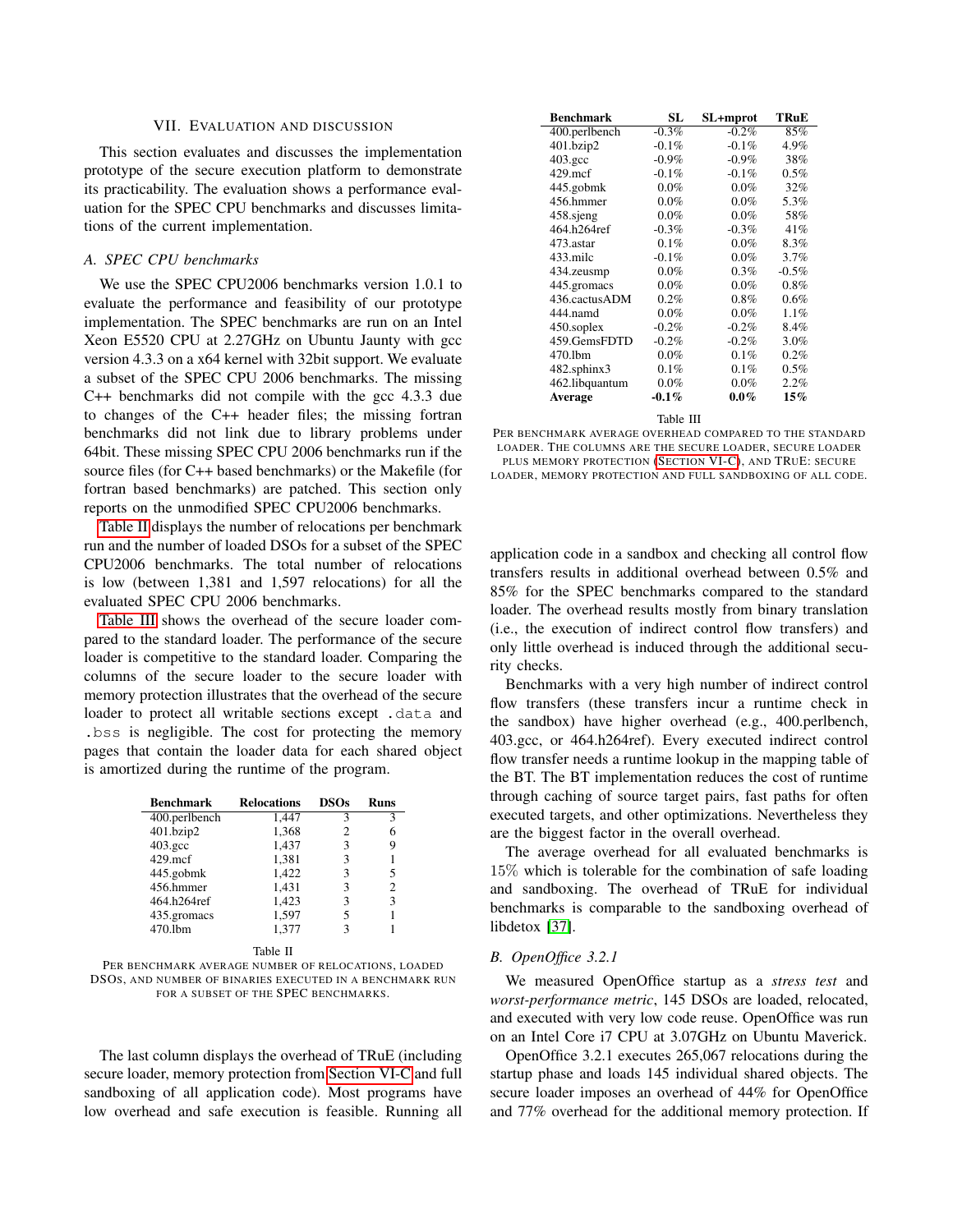the full protection sandbox and the secure loader are used in combination then the start-up of OpenOffice is slowed down by 188%.

The overhead for OpenOffice results from additional checks that are carried out whenever a new shared object is loaded and all relocation entries need to be resolved. The OpenOffice startup sequence is evaluated as a worstcase scenario. Code is rarely reused and a huge number of references between objects need to be resolved. The overhead for the secure loader comes from less efficient loading and symbol resolving. The additional overhead between the secure loader and the secure loader plus memory protection comes from the additional mprotect system calls used to protect all runtime sections except .data, .bss, .tdata, and .tbss.

|               | standard loader | secure loader | loader ovhd. |
|---------------|-----------------|---------------|--------------|
| native        | 178.336 kB      | 208.312 kB    | $(16.8\%)$   |
| sandbox       | 256.156 kB      | 289.569 kB    | $(13.0\%)$   |
| sandbox ovhd. | $(43.6\%)$      | $(39.0\%)$    |              |

Table IV

<span id="page-11-0"></span>OPENOFFICE MEMORY CONSUMPTION SHOWING THE MEMORY OVERHEAD OF THE SECURE LOADER AND THE SANDBOX.

[Table IV](#page-11-0) shows OpenOffice memory consumption as given by  $ps -o$  vsz, command. The secure loader consumes between 13.0% and 16.8% more memory than the standard loader. The standard loader uses malloc and free to allocate memory. The secure loader does not use any external libraries and relies on direct mmap calls and a less-efficient internal memory management system. The secure loader memory overhead can be reduced with a more efficient memory management system.

Sandboxing results in 39.0% to 43.6% memory overhead due to the internal data structures of the sandbox, the mapping cache, and the code cache for translated application code. An overhead of 77,820 kB to 81,257 kB to sandbox large applications like OpenOffice is both tolerable and feasible.

## *C. Discussion of TRuE's security features*

TRuE combines a sandbox that enables the execution of untrusted code with a secure loader. The secure loader can load and relocate unmodified binaries and shared libraries that are then executed under the control of the sandbox. The sandbox uses the internal information of the secure loader to optimize the code layout of the internal cache. TRuE protects unmodified binary applications from codebased attack vectors and enables a safe foundation to execute applications that use shared libraries.

TRuE splits the user-space into two execution domains, the privileged sandbox domain that controls an application and the application domain that executes translated application code. The secure loader starts and initializes the sandbox before the application binary is opened. The loader then loads and relocates the application and all libraries. Any application code is executed under the control of the sandbox.

The sandbox ensures that no untranslated code is executed. The memory layout of the sandbox ensures that no code-injection attacks are possible. All memory regions are either executable or writable, but never executable and writable. The security guards that are woven into the translated code ensure that any direct or indirect control flow transfers only redirect control flow to already known and verified targets.

The secure loader only implements bare-bones functionality needed to load and relocate applications on a single platform. No inter-platform operability, no debugging features, no runtime-configurable settings, and no runtime-changeable settings are implemented. This bare bone paradigm drastically reduces the total number of lines of code needed to implement the loader functionality.

The standard loader executes extra checks that disable some features for privileged applications. These checks can contain bugs [\[17\]](#page-14-8), [\[33\]](#page-14-10), [\[34\]](#page-14-9) that enable an arbitrary user to execute code as privileged user. These features are not available in the secure loader and cannot be exploited.

The combination of a secure loader with a sandbox offers several advantages. The secure loader enables a clean foundation to implementing a secure sandbox, unmodified binary applications are safely executed in the unprivileged application domain. Any requests for system calls, indirect control flow transfers, or functionality of the dynamic loader trap into the sandbox domain. The application domain has no privileges to map executable code. The sandbox ensures that no untrusted application code is executed outside of the sandbox. Any calls into the loader trap into handler functions in the privileged sandbox domain where the parameters can be checked and verified.

#### *D. Limitations of the current implementation*

TRuE protects from all code injection based attacks (on the stack and on the heap). Regular code sections of the application are mapped read-only and only translated application code in the code cache is executable. Other memory pages of the application are never mapped executable.

The shadow stack protects the return instruction pointer using a privileged shadow stack in the sandbox domain. This guard protects from all stack-oriented attacks (return to libc attacks and return-oriented programming [\[44\]](#page-14-14)).

A limitation of the current approach is that jump-oriented programming attacks [\[10\]](#page-13-3) and data-only attacks (application data is over-written using a malicious write to a memory page) are still possible. Jump-oriented attacks and data-only attacks can redirect the control flow to alternate locations in the code but the attacks can never introduce new code or break out of the sandbox. Only translated code is executable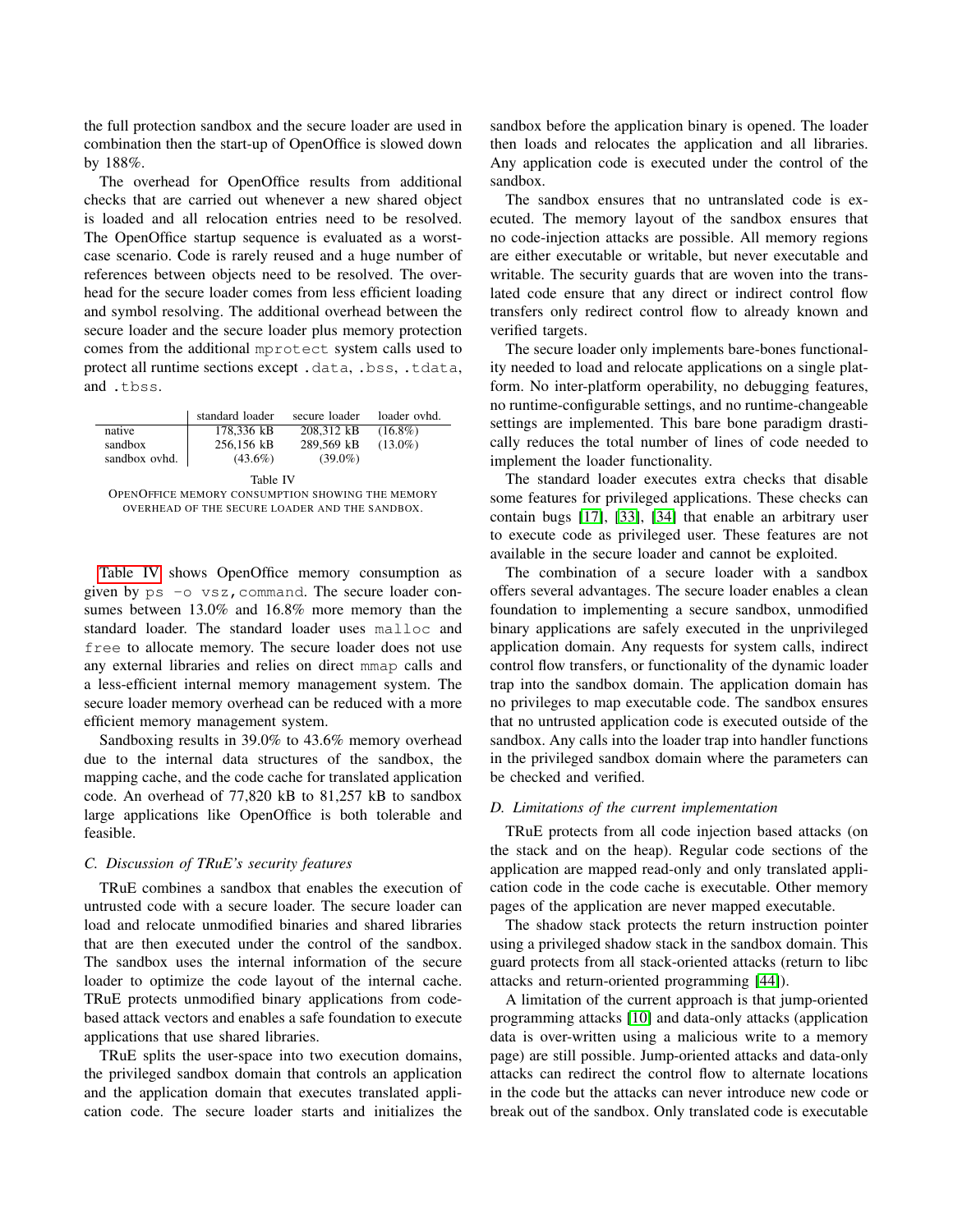and all outgoing edges at the end of a basic block in the code cache are either patched to other translated basic blocks or trigger a fallback into the sandbox to translate previously untranslated code.

Similar to libdetox [\[37\]](#page-14-4) we can use a system call policy to ensure that the application code cannot break out of the sandbox and to protect from jump-oriented attacks and data attacks at the more coarse-grained system-call level. An advantage of moving the loader into the sandbox domain is that we do not need to consider the system calls needed by the loader in our application policy. The policy can be reduced to the functionality actually needed by the application and is not polluted by system calls that are needed for loader functionality.

A second limitation that is shared with libdetox is the inability to securely support self-modifying code (i.e., JIT compilers). A JIT compiler can generate arbitrary code. TRuE uses a privileged sandbox domain to handle code generation and module loading. If an application contains a JIT compiler then it is placed in the untrusted application domain. The application domain is not allowed to generate new code. If the application domain was allowed to generate new code then a JIT compiler would not be distinguishable from a code injection attack. A possible solution for applications that need a JIT compiler is to either promote the JIT compiler to the sandbox domain or to define a secure API that is used by the JIT compiler in the application domain to notify the sandbox domain of newly generated correct code. This extension is a topic for future work.

#### VIII. RELATED WORK

<span id="page-12-0"></span>This section presents information about related work. Many different sandboxing techniques already exist. Most dynamic techniques use either an LD\_PRELOAD based approach or rely on trusted application code to initialize the sandbox. Policy-based system call authorization checks all system calls and system call parameters of an application. Policy-based system call authorization can be used as an extension of sandboxing or by itself.

Sandboxing uses binary translation to encapsulate running code [\[11\]](#page-13-4), [\[30\]](#page-14-22), [\[32\]](#page-14-23), [\[45\]](#page-14-17). Libdetox [\[37\]](#page-14-4), Vx32 [\[22\]](#page-14-3), Strata [\[43\]](#page-14-1), [\[42\]](#page-14-2), and program shepherding [\[29\]](#page-14-0) implement software-based fault isolation using binary translation. Additional guards like non-executable memory regions, stack protection, and system call policies can be added during the dynamic translation of the machine code.

The basic SFI framework must be fast, extensible, and secure. Many different instrumentation frameworks exist and one must be aware of the limitations that several optimizations pose to security.

Policy-based system call authorization stops the application when system calls are executed. The arguments and the location of the system call are then matched against a given policy. The program is terminated if a policy violation

| Product/Feature          | Techniques used <sup>a</sup> | System call interposition | System call policies                     | Full ISA supported | Completely transparent translation | Stack exploit protection (ret2libc) | Control flow integrity | No special kernel-module needed | No application changes needed | Separate secure stack for monitor <sup>0</sup> | Separate shadow stack for application | TOCTTOU aware using safe-guards | $\times$   $\times$   Source code available |
|--------------------------|------------------------------|---------------------------|------------------------------------------|--------------------|------------------------------------|-------------------------------------|------------------------|---------------------------------|-------------------------------|------------------------------------------------|---------------------------------------|---------------------------------|---------------------------------------------|
| TRuE                     | $\overline{1}$               | $\overline{\mathbf{x}}$   | $\overline{\mathbf{x}}$                  | $\mathbf X$        | $\overline{\mathbf{x}}$            | $\overline{\mathbf{x}}$             | $\overline{(x)}$       | $\overline{\mathbf{x}}$         | $\overline{\mathbf{x}}$       | $\overline{\mathbf{x}}$                        | $\bar{\mathbf{X}}$                    | $\overline{\mathbf{x}}$         |                                             |
| libdetox <sup>[37]</sup> | $\overline{1}$               | $\bar{\mathbf{x}}$        | $\overline{\mathbf{X}}$                  | $\bf{X}$           | $\overline{(\mathbf{x})}$          | $\overline{(\mathbf{x})}$           | $\overline{(x)}$       | $\overline{\mathbf{x}}$         | $\bf{X}$                      |                                                |                                       | $\overline{(x)}$                |                                             |
| $Vx32$ [22]              | 1                            | $\mathbf x$               |                                          | $\overline{c}$     |                                    |                                     |                        | $\mathbf X$                     |                               |                                                |                                       |                                 | $\mathbf X$                                 |
| Strata [43], [42]        | $\overline{1}$               | $\bar{\mathbf{x}}$        |                                          | 7                  | 7                                  | $\overline{?}$                      |                        | X                               | $\overline{\mathbf{X}}$       | $\overline{?}$                                 |                                       |                                 |                                             |
| Prog. sheph. [29]        | $\mathbf{1}$                 | $\mathbf x$               | $\left(\mathbf{x}\right)^{\overline{d}}$ | $\mathbf X$        | X                                  | $(x)^e$                             | (x)                    | X                               | $\mathbf X$                   | $\mathbf X$                                    |                                       |                                 |                                             |
| Janus $[26]$             | $\overline{\overline{3}}$    | $\overline{\mathbf{x}}$   | $\mathbf x$                              |                    | $\overline{\mathbf{X}}$            |                                     |                        | $\bar{\mathbf{X}}$              | $\overline{\mathbf{X}}$       |                                                |                                       |                                 | $\mathbf X$                                 |
| AppArmor $[6]^{f}$       | 3                            | $\mathbf X$               | $\mathbf X$                              |                    | $\mathbf X$                        |                                     |                        |                                 | $\mathbf X$                   |                                                |                                       |                                 | $\mathbf X$                                 |
| SysTrace [39]            | $\overline{\mathbf{3}}$      | $\mathbf x$               | $\mathbf X$                              |                    | X                                  |                                     |                        |                                 | $\mathbf X$                   |                                                |                                       |                                 | X                                           |
| Switchblade [21]         | $\overline{3}$               | $\bf{X}$                  | $\mathbf X$                              |                    |                                    |                                     |                        |                                 |                               |                                                |                                       |                                 |                                             |
| Ostia <sup>[24]</sup>    | $\overline{3}$               | $\bf{X}$                  | $\mathbf X$                              |                    |                                    |                                     |                        |                                 |                               |                                                |                                       |                                 |                                             |
| NaCl [47]                | $\overline{2}$               |                           |                                          |                    |                                    | $\mathbf X$                         |                        | $\mathbf x$                     |                               |                                                |                                       |                                 | $\mathbf X$                                 |
| PittSField [31]          | $\overline{2}$               |                           |                                          |                    |                                    | $\mathbf X$                         |                        | $\mathbf x$                     |                               |                                                |                                       |                                 | X                                           |
| CFI/XFI [1], [20]        | $\overline{2}$               |                           |                                          | g                  |                                    | $\mathbf X$                         | X                      | $\mathbf X$                     |                               |                                                | X                                     |                                 |                                             |
| StackGuard [16]          | $\overline{4}$               |                           |                                          |                    |                                    | $\mathbf X$                         |                        | $\overline{\mathbf{X}}$         | (x)                           |                                                |                                       |                                 | $\mathbf X$                                 |
| libverify [4]            | $\overline{4}$               |                           |                                          |                    |                                    | $\mathbf X$                         |                        | X                               | (x)                           |                                                |                                       |                                 | $\mathbf X$                                 |
| Propolice [27]           | $\overline{4}$               |                           |                                          |                    |                                    | $\mathbf X$                         |                        | $\mathbf x$                     | (x)                           |                                                |                                       |                                 | $\frac{x}{(x)}$                             |
| PointGuard [14]          | 4                            |                           |                                          |                    |                                    |                                     |                        | X                               | $\overline{(x)}$              |                                                |                                       |                                 |                                             |

The different features describe limitations and possibilities of each approach. x includes an available feature, (x) marks a limited feature, a blank marks a missing feature, a ? indicates that no information about this item is available.

<span id="page-12-1"></span>*<sup>a</sup>*1: dynamic BT; 2: static BT; 3: kernel module or kernel support; 4: compiler extension

<span id="page-12-3"></span><span id="page-12-2"></span>*b*Monitor has a separate stack (e.g., permission check or code translation). *c* Implements IA32 subset: no FPU, MMX, SSE, and 3 byte opcodes.

<span id="page-12-4"></span>*<sup>d</sup>*Static hard-coded policy, only open and execve calls are intercepted.

<span id="page-12-6"></span><span id="page-12-5"></span>*<sup>e</sup>*ret must target instructions immediately after any call instruction.

*<sup>f</sup>*MAPbox [\[2\]](#page-13-9), SubDomain [\[15\]](#page-13-10), and Consh [\[3\]](#page-13-11) use a comparable approach.

<span id="page-12-8"></span><span id="page-12-7"></span><sup>g</sup>According to the paper at least no FPU, MMX, and SSE.

Table V SUMMARY OF RELATED WORK.

is detected. Different techniques can be used to implement system call authorization, e.g., ptrace-support [\[26\]](#page-14-24), trusted code in the kernel [\[6\]](#page-13-6), [\[39\]](#page-14-25), [\[21\]](#page-14-26), [\[24\]](#page-14-27), or binary translation [\[29\]](#page-14-0), [\[37\]](#page-14-4).

Apart from user-space isolation there exist other possibilities to secure a running systems. Dynamic systems add additional guards and checks to a running application. These systems all work at different levels of granularity. Full system virtualization [\[7\]](#page-13-12), [\[18\]](#page-14-29), [\[12\]](#page-13-13), [\[5\]](#page-13-14) encapsulates a complete running system and works at a very coarse-grained level of granularity [\[25\]](#page-14-30), [\[28\]](#page-14-31), [\[13\]](#page-13-15); system call interposition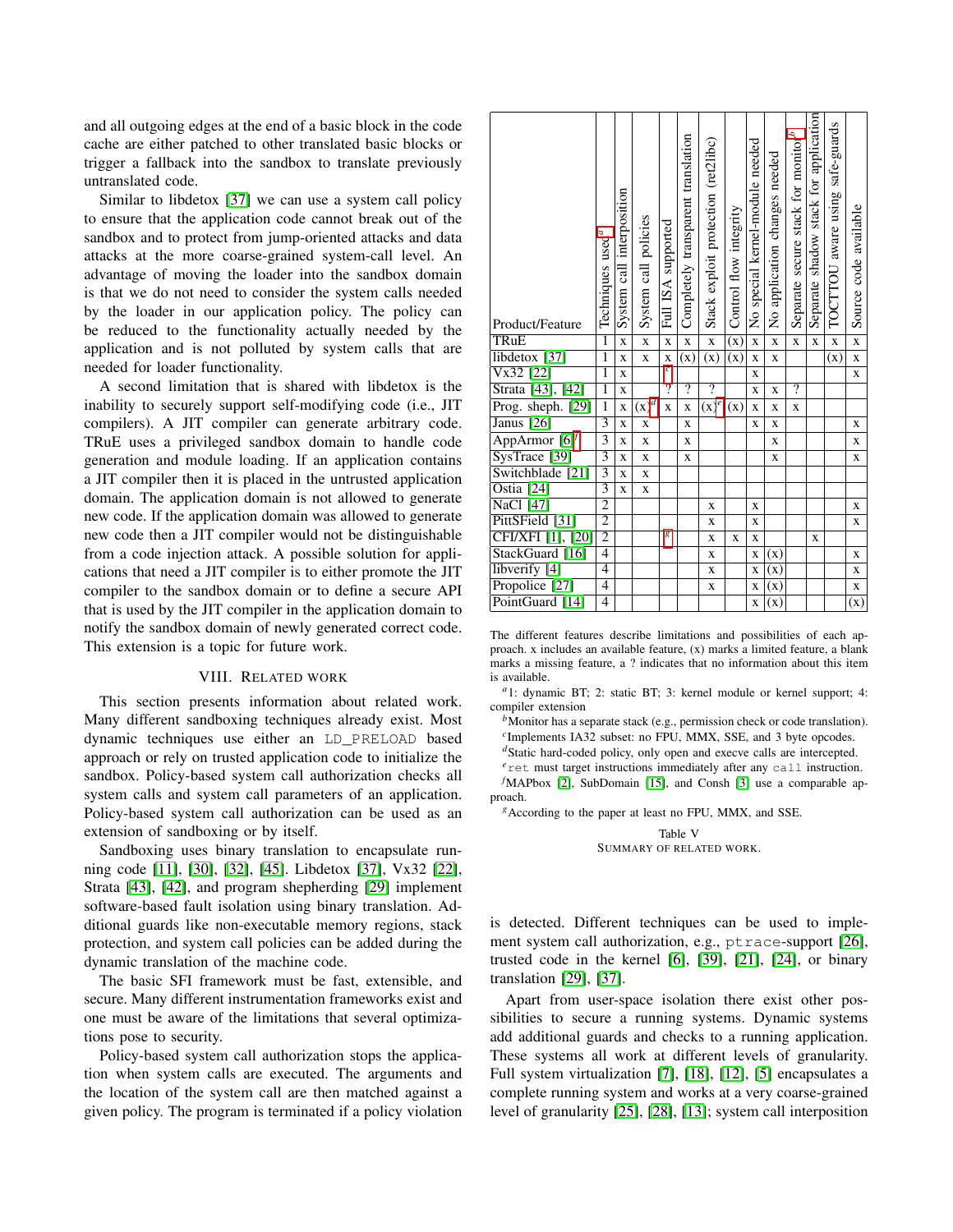encapsulates the application at the system call level and works at the granularity level of individual applications and their system calls.

Static protection reduces the potential overhead but either restricts the instruction set or introduces complicated static analysis. Static verification allows only a sub-set of the instruction set or imposes other additional checks. Compiler extensions can be used as a quick fix to patch a specific static problem.

[Table V](#page-12-8) presents a concise summary of related work and distinguishes features, design and implementation details of these different approaches.

#### IX. CONCLUDING REMARKS

<span id="page-13-2"></span>This paper presents a Trusted Runtime Environment (TRuE) consisting of a secure loader and a user-space sandbox. The secure loader enables *safe loading* that is a foundation for safe software-based fault isolation. TRuE replaces the standard loader with a security-hardened barebones implementation and uses user-space process sandboxing to execute application code under the control of dynamic security guards.

Bugs in the standard loader are often used to escalate privileges. The secure loader is restricted to the basic functionality. The restricted functionality protects from many exploits against the standard loader. Safe loading ensures that SFI is seamlessly integrated into the loader and guarantees that no unchecked code is executed. The trusted, secure loader enables additional security guards in the sandbox. The sandbox is aware of all loaded code regions and the connections between the different shared objects (i.e., the application, or libraries). This information is used to restrict applications to a secure execution model. The loader is no longer treated as a black box but integrated into the security concept. The secure loader and the sandbox run in the same protection domain and share information about the application. Calls from the application to the loader are redirected into the sandbox domain where the requests are verified. Applications running in the sandbox need fewer privileges, and code-oriented attacks are no longer possible. An additional advantage of the shared information between the loader and the sandbox is the potential to remove many indirect control flow transfers between modules. This optimization reduces the overhead of the sandbox and limits jump-oriented programming attacks. This approach bridges the security context of programming languages and operating systems by enabling a language-independent secure execution of applications.

TRuE enables a secure way to create and control applications in user-space with low overhead. Privileged applications and applications that are reachable over the network should be hardened and protected from security exploits: safe loading provides a foundation to solve this problem.

#### **REFERENCES**

- <span id="page-13-5"></span>[1] ABADI, M., BUDIU, M., ERLINGSSON, U., AND LIGATTI, J. Control-flow integrity. In *CCS'05: Proc. 12th Conf. Computer and Communications Security* (2005), pp. 340–353.
- <span id="page-13-9"></span>[2] ACHARYA, A., AND RAJE, M. MAPbox: using parameterized behavior classes to confine untrusted applications. In *SSYM'00: Proc. 9th Conf. USENIX Security Symp.* (2000), pp. 1–17.
- <span id="page-13-11"></span>[3] ALEXANDROV, A., KMIEC, P., AND SCHAUSER, K. Consh: Confined execution environment for internet computations. *[http://citeseerx.ist.psu.edu/viewdoc/ summary?doi=10.](http://citeseerx.ist.psu.edu/viewdoc/summary?doi=10.1.1.57.488) [1.1.57.488](http://citeseerx.ist.psu.edu/viewdoc/summary?doi=10.1.1.57.488)* (1999).
- <span id="page-13-7"></span>[4] BARATLOO, A., SINGH, N., AND TSAI, T. Transparent runtime defense against stack smashing attacks. In *Proc. USENIX ATC* (2000), pp. 251–262.
- <span id="page-13-14"></span>[5] BARHAM, P., DRAGOVIC, B., FRASER, K., HAND, S., HARRIS, T., HO, A., NEUGEBAUER, R., PRATT, I., AND WARFIELD, A. Xen and the art of virtualization. In *SOSP '03* (2003), pp. 164–177.
- <span id="page-13-6"></span>[6] BAUER, M. Paranoid penguin: an introduction to Novell AppArmor. *Linux J. 2006*, 148 (2006), 13.
- <span id="page-13-12"></span>[7] BELLARD, F. QEMU, a fast and portable dynamic translator. In *Proc. USENIX ATC* (2005), pp. 41–41.
- <span id="page-13-0"></span>[8] BHATKAR, E., DUVARNEY, D. C., AND SEKAR, R. Address obfuscation: an efficient approach to combat a broad range of memory error exploits. In *SSYM'03: Proc. 12th USENIX Security Symp.* (2003), pp. 105–120.
- <span id="page-13-1"></span>[9] BHATKAR, S., BHATKAR, E., SEKAR, R., AND DUVARNEY, D. C. Efficient techniques for comprehensive protection from memory error exploits. In *SSYM'05: Proc. 14th USENIX Security Symp.* (2005), pp. 255–270.
- <span id="page-13-3"></span>[10] BLETSCH, T., JIANG, X., FREEH, V. W., AND LIANG, Z. Jump-oriented programming: a new class of code-reuse attack. In *ASIACCS'11: Proc. 6th ACM Symp. on Information, Computer and Communications Security* (2011), pp. 30–40.
- <span id="page-13-4"></span>[11] BRUENING, D., GARNETT, T., AND AMARASINGHE, S. An infrastructure for adaptive dynamic optimization. In *CGO '03* (2003), pp. 265–275.
- <span id="page-13-13"></span>[12] BUGNION, E. Dynamic binary translator with a system and method for updating and maintaining coherency of a translation cache. US Patent 6704925, March 2004.
- <span id="page-13-15"></span>[13] CHOW, J., GARFINKEL, T., AND CHEN, P. Decoupling dynamic program analysis from execution in virtual environments. In *Proc. USENIX ATC* (2008), pp. 1–14.
- <span id="page-13-8"></span>[14] COWAN, C., BEATTIE, S., JOHANSEN, J., AND WAGLE, P. PointguardTM: protecting pointers from buffer overflow vulnerabilities. In *SSYM'03: Proc. 12th USENIX Security Symp.* (2003).
- <span id="page-13-10"></span>[15] COWAN, C., BEATTIE, S., KROAH-HARTMAN, G., PU, C., WAGLE, P., AND GLIGOR, V. SubDomain: Parsimonious server security. In *Proc. 14th USENIX Conf. System Administration* (2000), pp. 355–368.